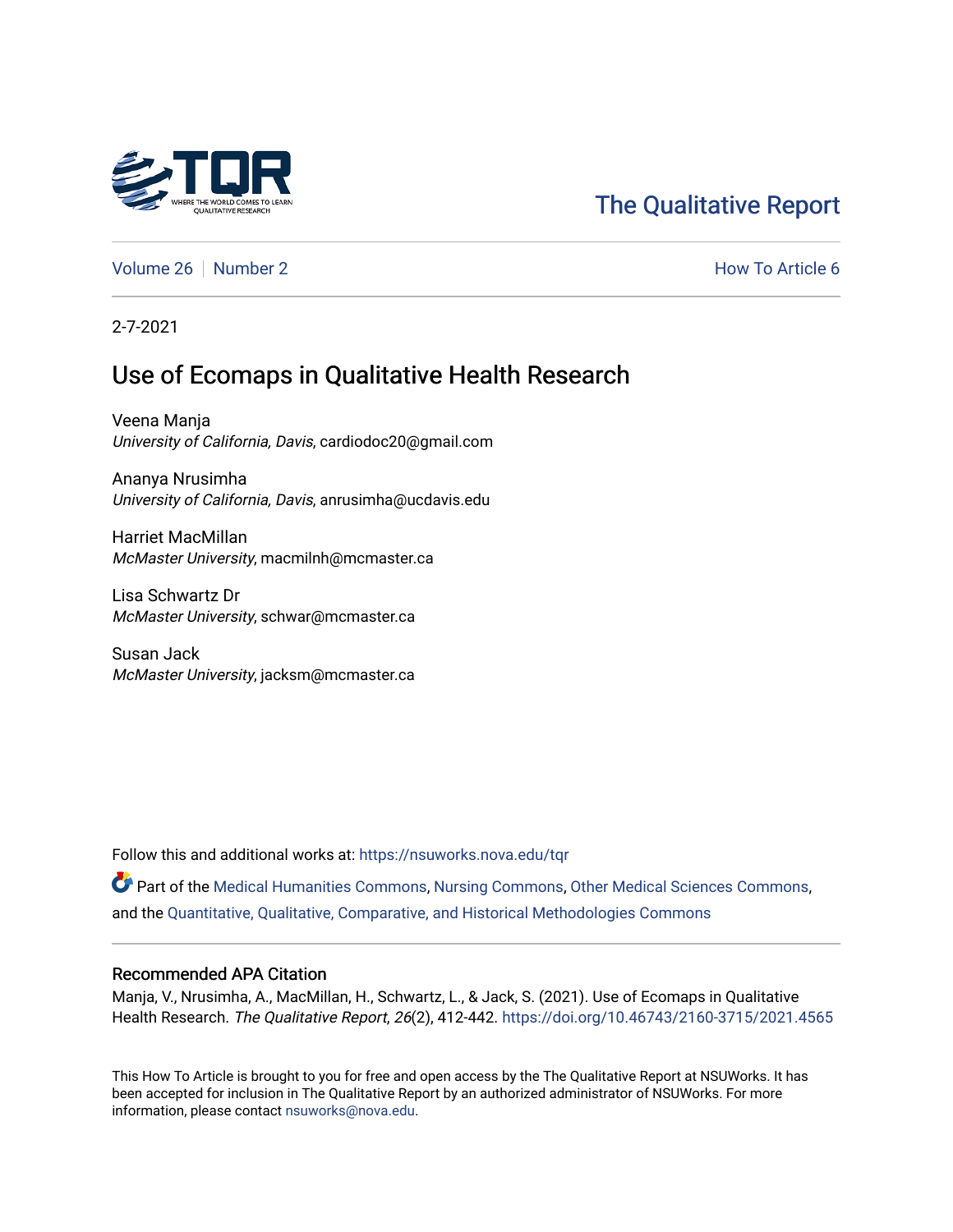

# Use of Ecomaps in Qualitative Health Research

## **Abstract**

Qualitative health research plays a central role in exploring individuals' experiences and perceptions of wellness, illness, and healthcare services. Visual tools are increasingly used for data elicitation. An ecomap is a visual tool that applies ecosystems theory to human communities and relationships to provide an illustration of the quality of relationships. We describe the use of ecomaps in qualitative health research. Searches across eight databases identified 407 citations. We screened them in duplicate to identify 129 publications that underwent full text review and included 73 in the final synthesis. We classified and summarized data based on iterative comparisons across sources. Benefits of using ecomaps include improving rapport and engagement with study participants, facilitating iterative question development, and highlighting the social contexts of relationships. When used in conjunction with interviews, they promote data credibility through triangulation. Investigators have used ecomaps as a tool to facilitate primary and secondary analysis of data. Researchers have adapted the ecomap to meet their health research needs. Challenges to their use include additional time and training needed to complete, and potential privacy and confidentiality concerns. Ecomaps can be useful in qualitative health research to enhance data elicitation, analysis, presentation, and to augment study rigor.

## Keywords

ecomap, graphic elicitation, qualitative health research, integrative review

## Creative Commons License



This work is licensed under a [Creative Commons Attribution-Noncommercial-Share Alike 4.0 License](https://creativecommons.org/licenses/by-nc-sa/4.0/).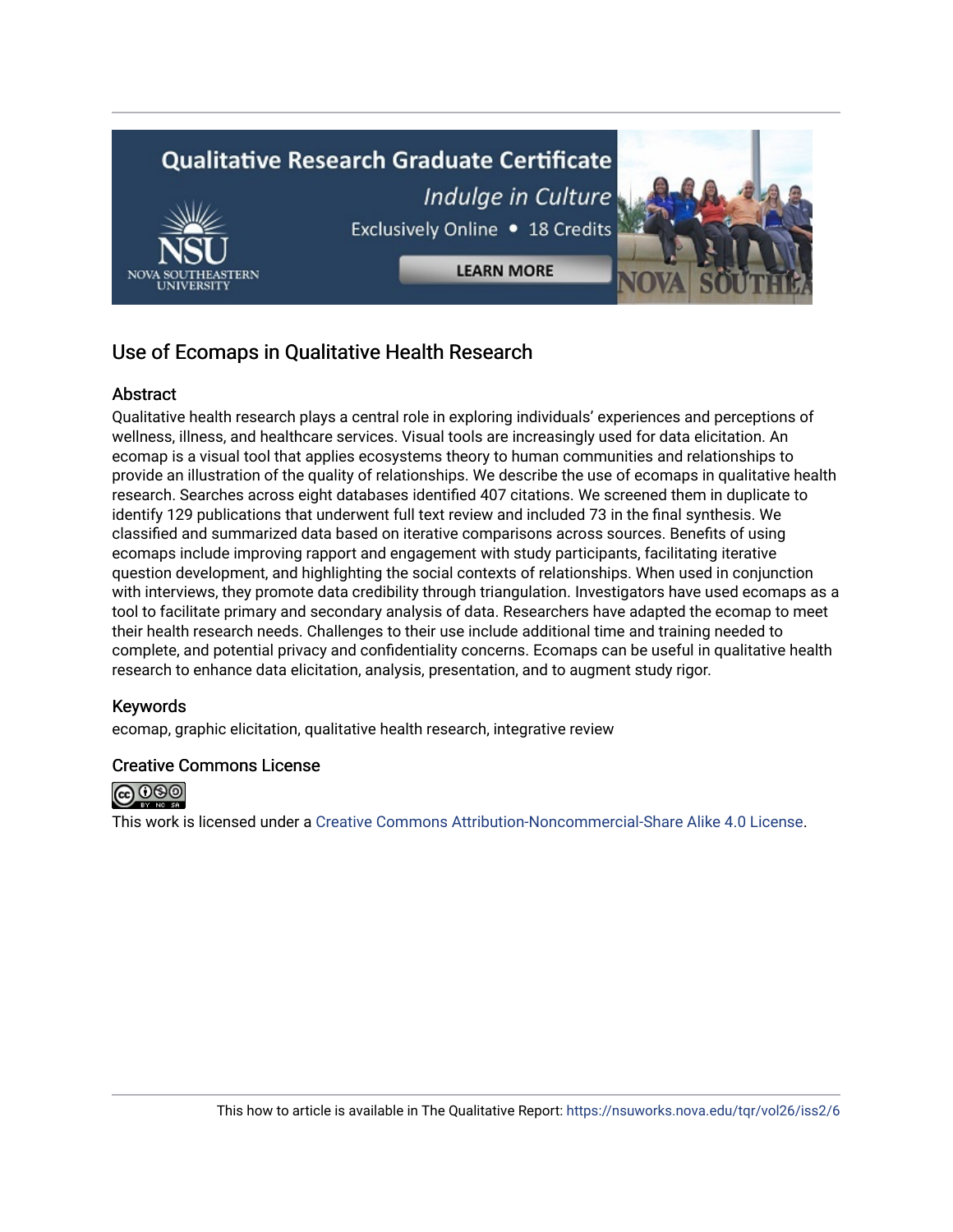

# **Use of Ecomaps in Qualitative Health Research**

Veena Manja and Ananya Nrusimha University of California, Davis, USA

Harriet L. MacMillan, Lisa Schwartz, and Susan M. Jack McMaster University, Hamilton, Ontario, Canada

Qualitative health research plays a central role in exploring individuals' experiences and perceptions of wellness, illness, and healthcare services. Visual tools are increasingly used for data elicitation. An ecomap is a visual tool that applies ecosystems theory to human communities and relationships to provide an illustration of the quality of relationships. We describe the use of ecomaps in qualitative health research. Searches across eight databases identified 407 citations. We screened them in duplicate to identify 129 publications that underwent full text review and included 73 in the final synthesis. We classified and summarized data based on iterative comparisons across sources. Benefits of using ecomaps include improving rapport and engagement with study participants, facilitating iterative question development, and highlighting the social contexts of relationships. When used in conjunction with interviews, they promote data credibility through triangulation. Investigators have used ecomaps as a tool to facilitate primary and secondary analysis of data. Researchers have adapted the ecomap to meet their health research needs. Challenges to their use include additional time and training needed to complete, and potential privacy and confidentiality concerns. Ecomaps can be useful in qualitative health research to enhance data elicitation, analysis, presentation, and to augment study rigor.

*Keywords:* ecomap, graphic elicitation, qualitative health research, integrative review

Given the frequent use of different types of interviews to explore individuals' experiences and perceptions, words are a common medium of knowledge creation and communication in qualitative health research. However, experiences are multidimensional and using words alone may not capture the full extent of an individual's experience of the health or social phenomenon under exploration (Hartman, 1978, 1995). Limitations of thought and language may restrict comprehensive processing or communication when an extensive amount of information exists with respect to an experience. To address this challenge, visual tools are often used as elicitation strategies during qualitative interviews and focus groups (Glegg, 2019; Orr et al., 2020; Umoquit et al., 2011). These include photos, videos, and graphic representations of experiences, such as ecomaps. An ecomap is a simple diagram that depicts a visual summary of an individual's perceptions about supports and stressors in their life. They have been used to understand interactions and design solutions while considering the organizational context (Emam, 2014) and workplace culture (Bennett & Grant, 2016).

Initially described by Ann Hartman (1978, 1995) and based on principles of general systems theory applied to ecology, ecomaps have been extensively used for clinical purposes (Holtslander, 2005; McCormick et al., 2008). An ecomap provides an illustration of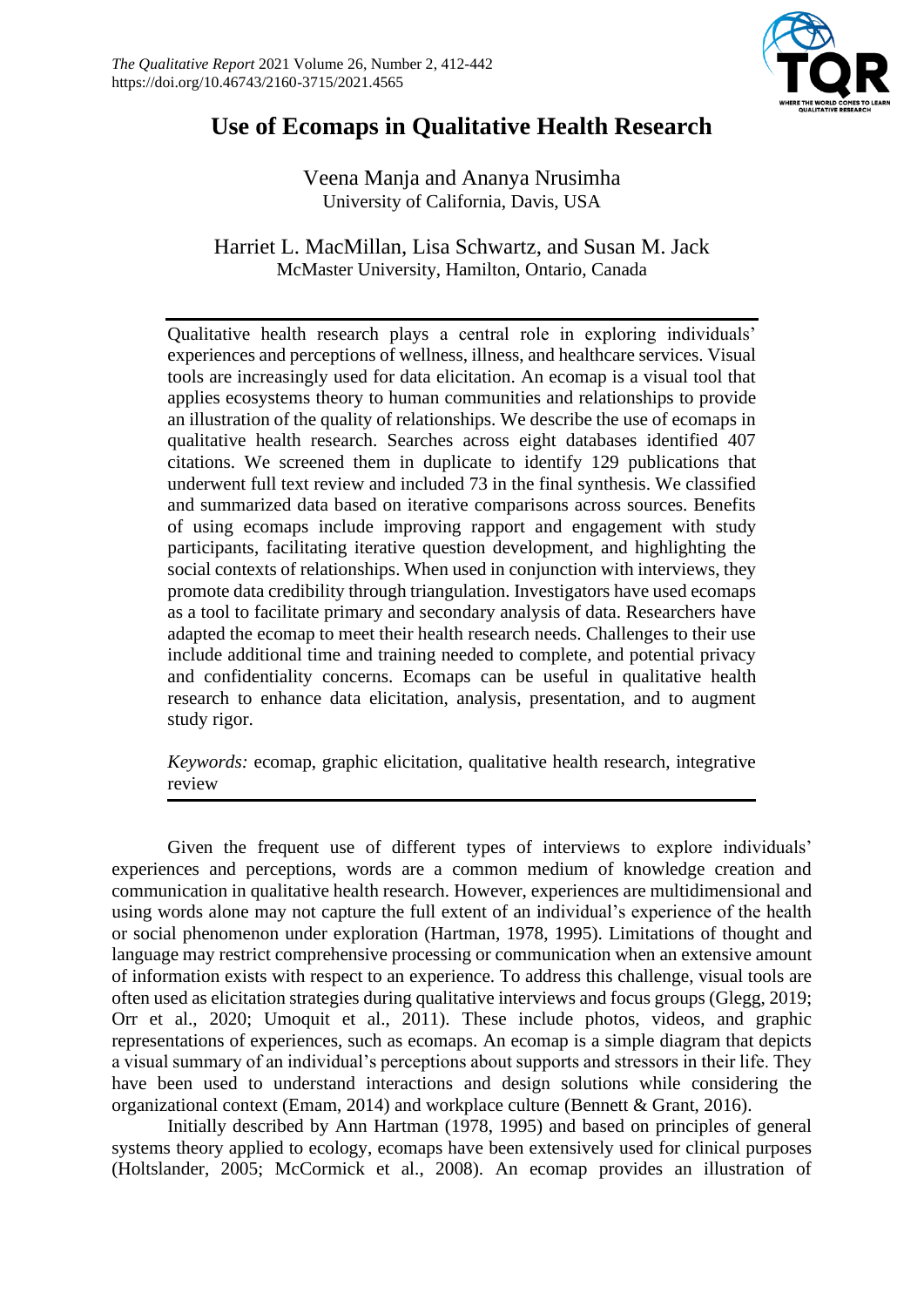psychosocial status based on key domains in a person's life, including the number, strength, and quality of their social relationships as well as flow of resources (Hartman, 1978). It illustrates the individual's or family's social context and relationships with larger systems including school, healthcare, work, and social communities. Ecomaps involve drawing, which gives participants time to reflect on the issues being explored. This encourages them to go beyond a verbal mode of thinking and to consider other dimensions of their experiences.

Key concepts considered in the development of ecomaps are relationships, social networks, and supports (Ray & Street, 2005a). The process of constructing an ecomap captures an individual's relationship types, social network composition, and sources of distress and support. Ecomaps have been used as clinical tools in social work (Darmsted & Cassell, 1983; Hoyle, 1995) and nursing (Dobson, 1989; Nascimento et al., 2014). More recently they have been used as a research tool (Ray & Street, 2005a; Rempel et al., 2007), albeit with limited guidance on methods to interpret, analyse, and report findings within the context of a qualitative research study. They have not been widely adopted in health research (Rempel et al., 2007). We examined existing literature on the application of ecomaps in health research to identify strengths and challenges to their use with the goal of understanding their value in qualitative health research.

### **Objectives**

The objectives of this integrative review were to:

- 1. Identify, extract, and synthesize available literature on the use of ecomaps in health research.
- 2. Describe benefits and challenges of using ecomaps in qualitative data collection, analysis, and interpretation.
- 3. Summarize ecomap modifications used in health research.

The authors of this paper comprise a writing team with diverse disciplinary backgrounds including medicine (VM, AN, HLM), nursing (SMJ), and ethics (LS), expertise in quantitative (VM, AN, HLM), qualitative (VM, LS, SMJ) and mixed methods health research (VM, HLM, LS, SMJ), and programs of health services research with diverse foci such as violence prevention (HLM, SMJ), global health (LS), and clinical decision-making (VM). Four authors (VM, HLM, LS, SMJ) share a common history of completing graduate studies and/or holding a faculty appointment in the Department of Health Research Methods, Evidence, and Impact (formerly the Department of Clinical Epidemiology & Biostatistics), McMaster University (Canada). Within this Department, the concepts of evidence-based medicine and evidence-informed decision-making are highly valued; rigorous training in quantitative and review methods is foundational to each degree stream, and there is a commitment to advancing the science of research methodologies. As a Doctoral student within this Department (2015-19), VM was introduced to the principles and methods of qualitative health research, first in a graduate course and then during her thesis research (both led and supervised by SMJ), a mixed methods dissertation (Manja, 2019) on the ecology of clinical decision-making by cardiologists. Prior to this work, her research background and experiences were firmly grounded in post-positivist thought. Her experiences as a practising cardiologist included challenges with some veteran patients unable to adhere to treatment recommendations, and instances in which evidence-based medicine was not practiced led her to seek better ways to understand these behaviors and to design strategies to implement evidence-informed patient-centered care. During her doctoral studies, she came to value qualitative health research as a method to understand the reasons for non-adherence and to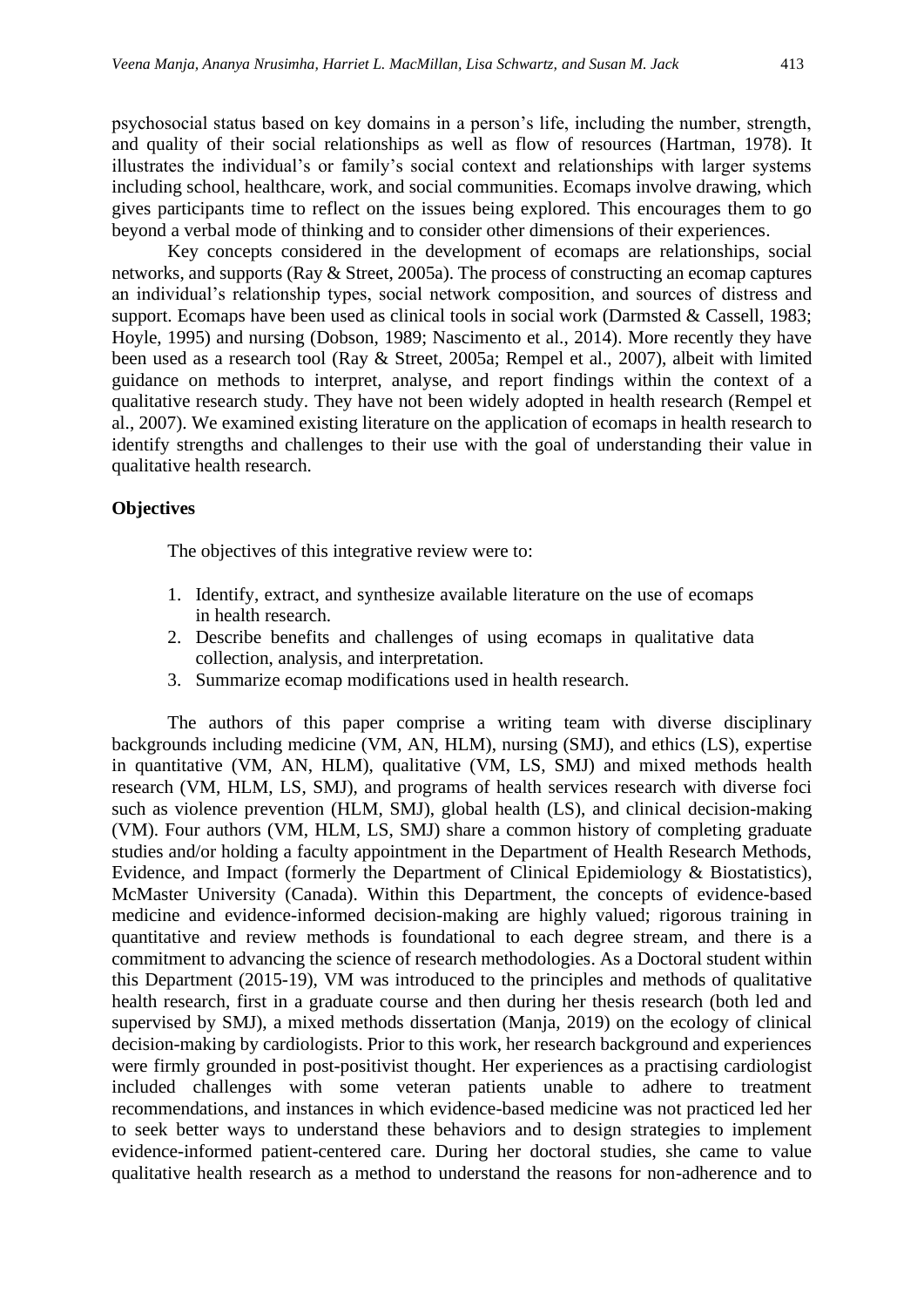optimize patient care. She was intrigued by the use of ecomaps to improve qualitative data collection and analysis. The senior author's (SMJ) interest in this work is grounded in two decades of experience conducting qualitative health research studies, several of which included purposeful samples of young pregnant and parenting girls and women. Many of these studies included open-ended questions about participants' formative experiences, their family of origin, as well as identification of the different forms of social and professional supports needed to achieve their health goals. Recognizing the complex family structures and ongoing needs for a range of services and supports, Dr. Jack started to use eco-maps within her qualitative interviews, first to help establish rapport and then as a tool to assist participants list and make sense of the many people and supports in their lives. Without purposeful training in the use of eco-maps, Dr. Jack was drawn to this review to explore what strategies other researchers have used to guide participants in the development of their eco-maps and then how to integrate them into the analysis.

#### **Methods**

#### **Design**

An integrative review is a comprehensive research review method that allows inclusion of theoretical and empirical literature as well as experimental and non-experimental research in order to fully understand a topic. This approach allows for concurrent synthesis of data from different research paradigms. The methodological strategies outlined by Whittemore and Knafl (2005) were used to guide the design and conduct of this integrative review across five steps:

- 1. Problem identification,
- 2. Literature review,
- 3. Data evaluation,
- 4. Data analysis, and
- 5. Presentation.

### **Problem Identification**

In qualitative health research, researchers familiar with clinical assessment tools such as ecomaps have adapted them to generate research data within the context of a study. Within study methods sections, ecomaps are often listed as a data elicitation strategy used to augment information collected through semi-structured interviews, yet there is little methodological guidance available to support novice qualitative researchers on how to implement ecomaps within their studies nor how to analyze and interpret the resultant data.

#### **Literature Review**

#### *Literature Search*

We conducted a comprehensive and systematic search of the literature to explore and describe how ecomaps have been used within the research context. Using the keywords "ecomap," "ecomapping," and "graphic elicitation," we searched the following databases for documents published from the start of the database to April 25, 2019: PubMed, Embase, PsycINFO (Psychology and related disciplines), SSRN (Social Sciences Research Network), Scopus and CINAHL (Nursing and Allied Science Literature), Web of Science and PAIS Index (Public Affairs and Public Policy). We reviewed cross-references and bibliographic citations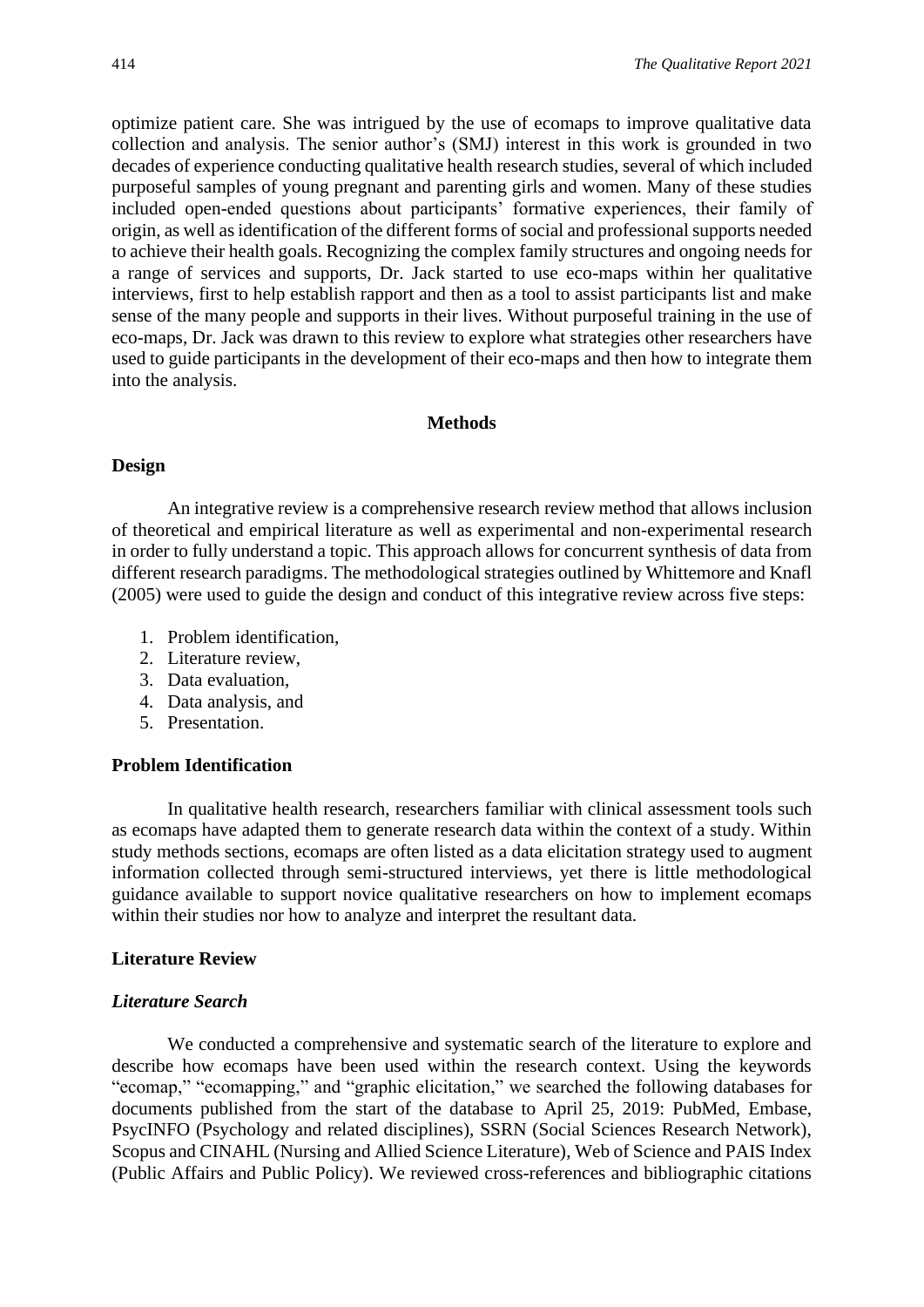of relevant publications. This review focused on peer-reviewed literature. It did not include grey literature such as web pages, blogs, or policy documents. "Graphic elicitation" was included in the search terms because it was noted as a phrase used to describe ecomaps. Although other mapping methods, including concept mapping and mind mapping resemble the ecomap, they are used for different purposes (Wheeldon & Faubert, 2009). Given the focus on ecomaps, we did not include additional terms such as visual methods, visual elicitation, graphic methods, or other combinations of similar terms.

#### *Eligibility Criteria*

We focused on peer-reviewed publications that used ecomaps in health research. We included full text articles originally published in English or those with readily available English translations on the publisher's website. We excluded abstracts and conference proceedings because they presented very limited information about methods. Publications that discussed the use of ecomaps in fields other than health research and articles that simply referred to the use of ecomaps in research without methodological details were also excluded. We included Ph.D. dissertations identified in the search if they described methodological aspects of ecomaps and electronic full text versions were freely available online.

#### **Data Evaluation**

We screened the final sample of citations in duplicate. Two reviewers (VM, AN) independently reviewed the titles and abstracts of potentially relevant publications, if either reviewer considered the article as possibly eligible, we included it in the full text review. These two reviewers assessed full text articles of the selected citations independently based on eligibility criteria. Disagreements were resolved by discussion. Since the purpose of this review was to synthesize individual study findings on the use of ecomaps in qualitative health research studies and not to assess the scientific quality of individual studies, quality assessments were not conducted. Systematic reviews that synthesize available evidence to answer a specific disease diagnostic or treatment question use study quality as a surrogate for validity of findings, and the extent to which they reflect a "true" answer to the research question (Higgins et al., 2019). In contrast, in this paper we seek to describe current practice in the use of ecomaps in health research.

The results of the literature search are summarized in the study flow diagram (see Appendix A). Of the 407 citations identified for title and abstract review, 129 qualified for full text review and 73 were included in the final synthesis.

#### *Data Extraction*

One reviewer (VM) performed complete data extraction. To ensure unbiased data extraction, a second reviewer (AN) independently extracted data from a random sample of 11 (15%) included studies for verification. We reviewed included publications for descriptions of different methods for use of ecomaps, their stated benefits, challenges, and methods to analyze the ecomap. Based on experience of using ecomaps in multiple research studies, we determined a *priori* that systematically reviewing the data for guidance on the process of ecomap construction, data elicitation/collection, data analysis, and ecomap modifications would be necessary to provide a comprehensive review of this topic. We performed initial data extraction on Microsoft Excel spreadsheets. We listed each study in a separate row. Column headings for fields of data extraction included the title, year of publication, authors, journal, field of study, description of the ecomap (what is an ecomap), reasons for using the ecomap (why use an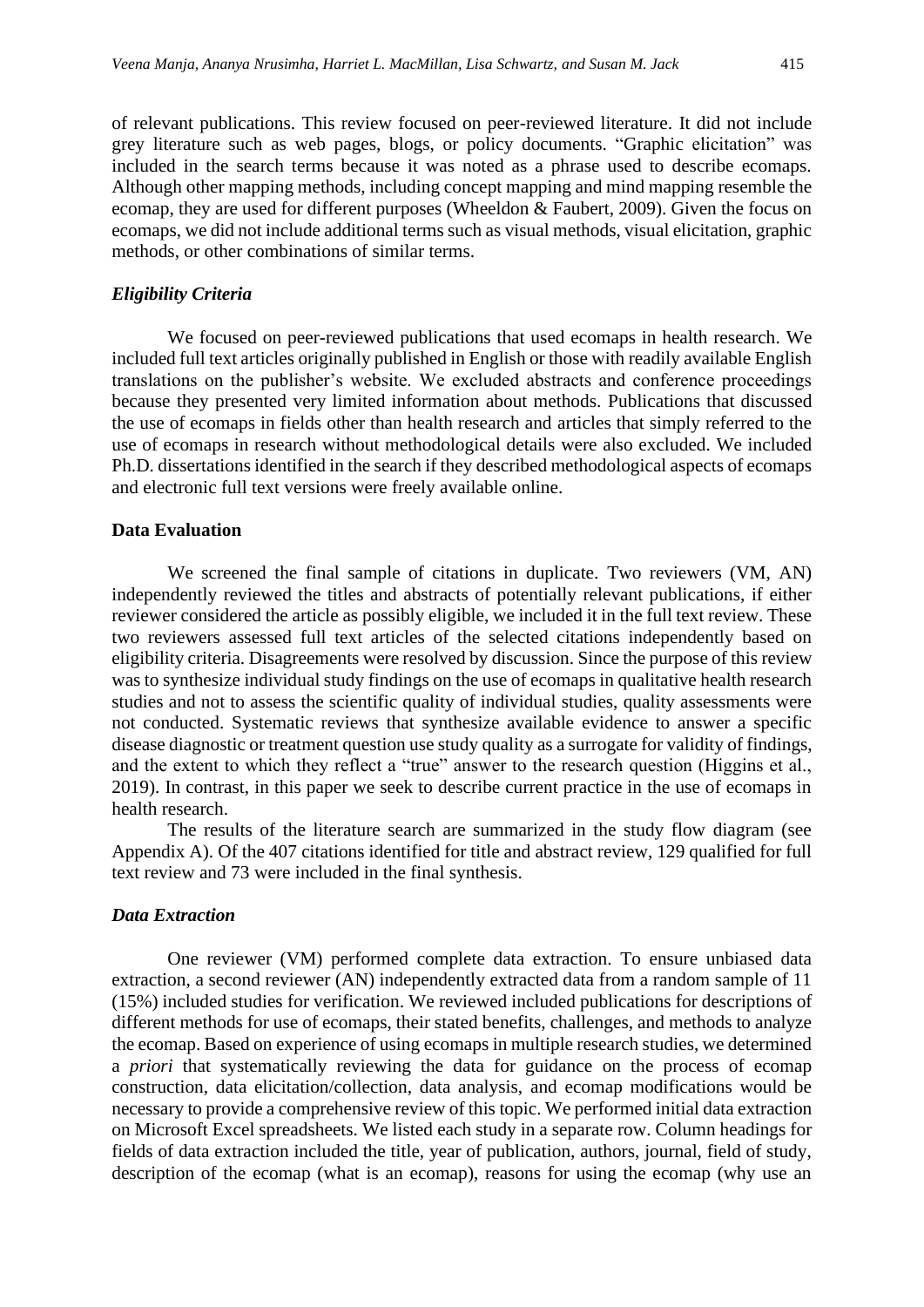ecomap), instruction on construction (how to draw), details of analysis techniques used to analyze and interpret ecomaps, reported benefits and challenges with using an ecomap, ecomap modifications, and a column for miscellaneous findings not included in other headings.

#### *Data Analysis and Synthesis*

We used directed content analysis (Hsieh  $\&$  Shannon, 2005) to guide the analytic process. We started with a deductive approach by classifying data into the broad categories noted above. During initial review of included manuscripts, sections reporting on methodological details were highlighted. Text from the highlighted section was coded based on the predetermined categories. Any text that did not align with the predetermined categories was given a new code. Based on the integrative review method, data analysis includes visualization of stored data in a single matrix facilitating iterative comparisons across primary data sources (Whittemore & Knafl, 2005). Accordingly, matrices (Miles et al., 2014) were chosen to summarize and collate data across studies. After completing the data extraction on the spreadsheet, we constructed separate tables for each category for comparison across studies. These included tables focused on instructions for construction, data elicitation/collection, data analysis, ecomap modifications, and other uses. As an example, the table on instructions for construction of the ecomap included all data relevant to the construction of an ecomap. We compared the instructions across studies, item by item, and identified patterns and relationships. We grouped similar concepts into separate sections including data on materials needed for ecomap construction, time of introduction of ecomaps in the study, decisions regarding perspective taking, and instructions for drawing. We repeated this process for each category, coalesced similar concepts into tables with each row listing and describing concepts, with relevant references. To ensure consistency in the process, data were extracted by the first author (VM); all other authors frequently reviewed and discussed emerging findings. All authors participated in regular meetings and email exchanges to review and refine draft tables. To better convey the analytical process, we have included a figure with example tables (see Appendix B). The final results of this analysis are included in Tables 1-4 (see Appendix C).

#### *Rigor*

We followed an established methodological process to conduct this study. To limit bias, we screened title/abstracts and reviewed the full text publications in duplicate. We reviewed extracted data, ongoing analysis, and discussed emerging themes in frequent meetings. The first author kept detailed notes of findings, methodological decisions, and questions that arose during the process of the study and frequently connected with the other authors for clarifications.

#### **Results**

Ecomaps have been used in diverse types of qualitative studies including case studies (Praeger & Martin, 1994), ethnographic case studies (Okido et al., 2012; Ray & Street, 2005b), and ethnography (Mudry et al., 2010). The most frequent use of ecomaps has been to concisely describe and analyze family and organizational structure and interpersonal interactions.

Authors frequently alluded to the benefits of ecomaps (Table 1), in contrast, very few considered challenges with their use (Table 2). Researchers have applied quantitative and qualitative methods to analyze ecomaps (Table 3) and designed numerous modifications (Table 4) to meet their evolving research needs (see Appendix C). In the following paragraphs, we summarize available literature on the use of ecomaps in health research.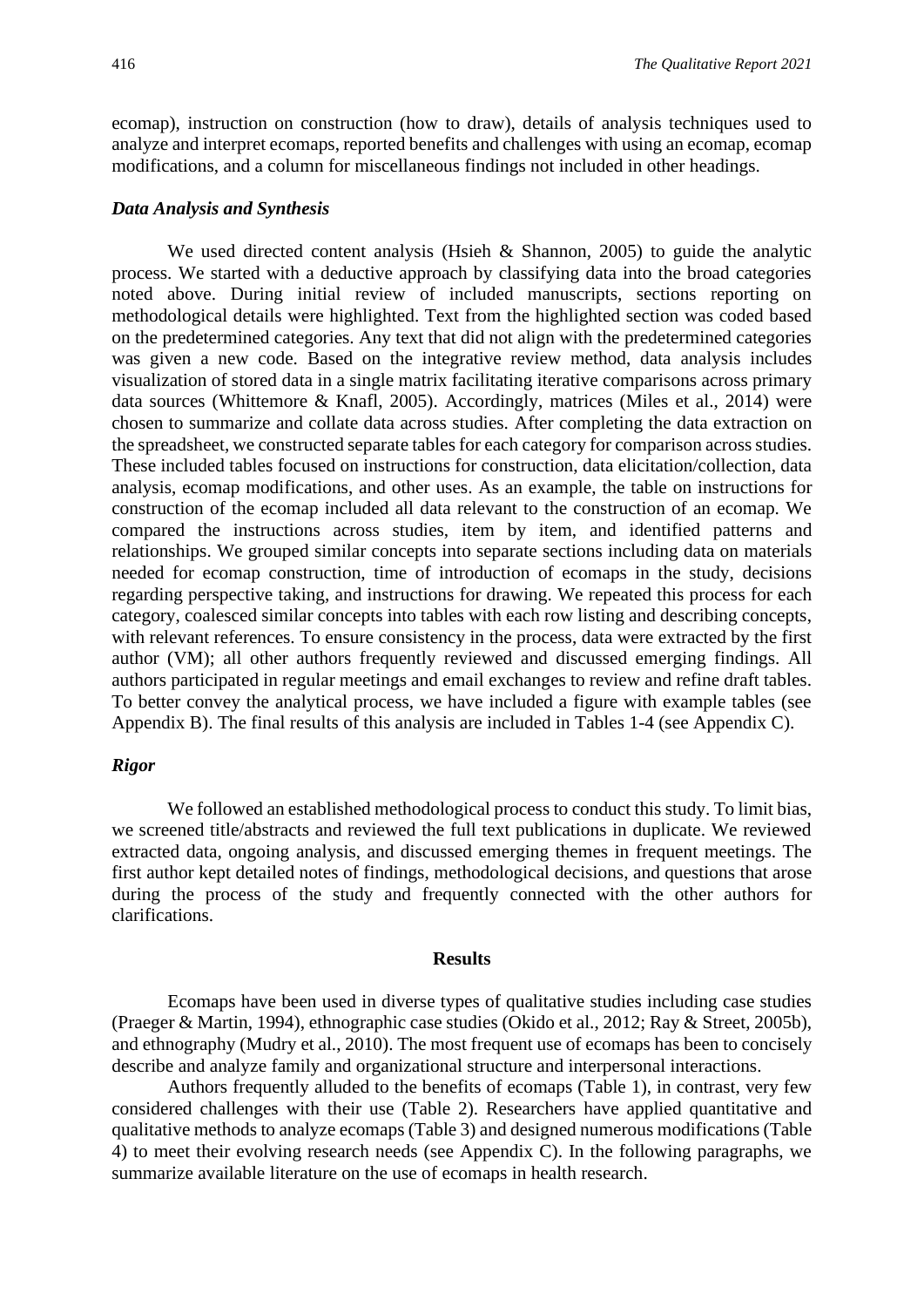#### **Uses, Benefits, and Challenges of the Ecomap**

Tables 1 and 2 summarize published uses, benefits, and challenges of using ecomaps in health research with references. The following paragraphs describe pertinent findings regarding the rationale for use, the benefits, and challenges described in the literature with using ecomaps in health research. Researchers have used ecomaps to enhance data elicitation, collection, organization, and analysis. Ecomaps have been used as an impactful data presentation tool and as a tool to enhance rigor in qualitative research. Challenges include additional time within interviews required for their completion, resource and training needs, and potential concerns around participant privacy and confidentiality. The ecomap was found to be reliable with an internal reliability of 0.88 by Calix (2004). She studied the psychometric properties of the ecomap in comparison to the performance of two other tools that measure social support—the Multidimensional Scale of Perceived Social Support (MSPSS; Zimet et al., 1994) and the Young Adult Social Support Inventory (YA-SSI; McCubbin et al., 1997).

#### *Data Elicitation/Collection Tool*

Authors of several studies (Okido et al., 2012; Ray & Street, 2005a; Rempel et al., 2007) commented on the ability of the ecomap to facilitate a relational process that led to intimate conversations and disclosure of sensitive information that otherwise may not be readily shared with strangers. Okido and colleagues (2012) noted:

The ecomap played an important role as an initial ice-breaker. These instruments not only provide a graphic representation, but permit further approximation, knowledge, and immersion in the field, as their elaboration demands social interaction between the researcher and the research subject. (p. 1067)

The visual representation of the connections was noted to be a powerful tool for iterative questioning and elicitation during interviews. Ecomaps prompted discussion among interviewers and research participants and acted as a catalyst for conversation and selfreflection (Rempel et al., 2007) leading to elicitation of in-depth data (Ray & Street, 2005a). The process of ecomapping identified new information (Zanchetta et al., 2007a) and generated additional interview questions (Rempel et al., 2007), which may have not been considered otherwise (Ray & Street, 2005a). As noted by Rodrigues and colleagues (2014), "the use of the ecomap has the advantage of being an objective indicator, disclosing interactions that are not identified within the analysis of the testimonies by means of verbal language" (p. 463). Ecomaps were also noted to be a tool for creative engagement (Crawford et al., 2016), which deepened the narratives (Fernandes & Boehs, 2013) and enabled the exploration of supportive and depleting connections (Simpson & Lawrence-Webb, 2009). Several authors (de Souza & Kantorski, 2009; Fernandes & Boehs, 2013; Washington, 2009) noted improved recall and communication when using an ecomap during interviews. In addition, the adaptive nature of an ecomap facilitated data collection from participants with different linguistic and cultural backgrounds or with cognitive and educational limitations (Correa et al., 2011; Doyle et al., 2017; Valentine, 1993).

#### *Data Organization Tool*

Authors reported ecomaps organize a vast amount of data and variables in a format that was easily accessible and comprehensible (Praeger & Martin, 1994; Waldrop, 2006). This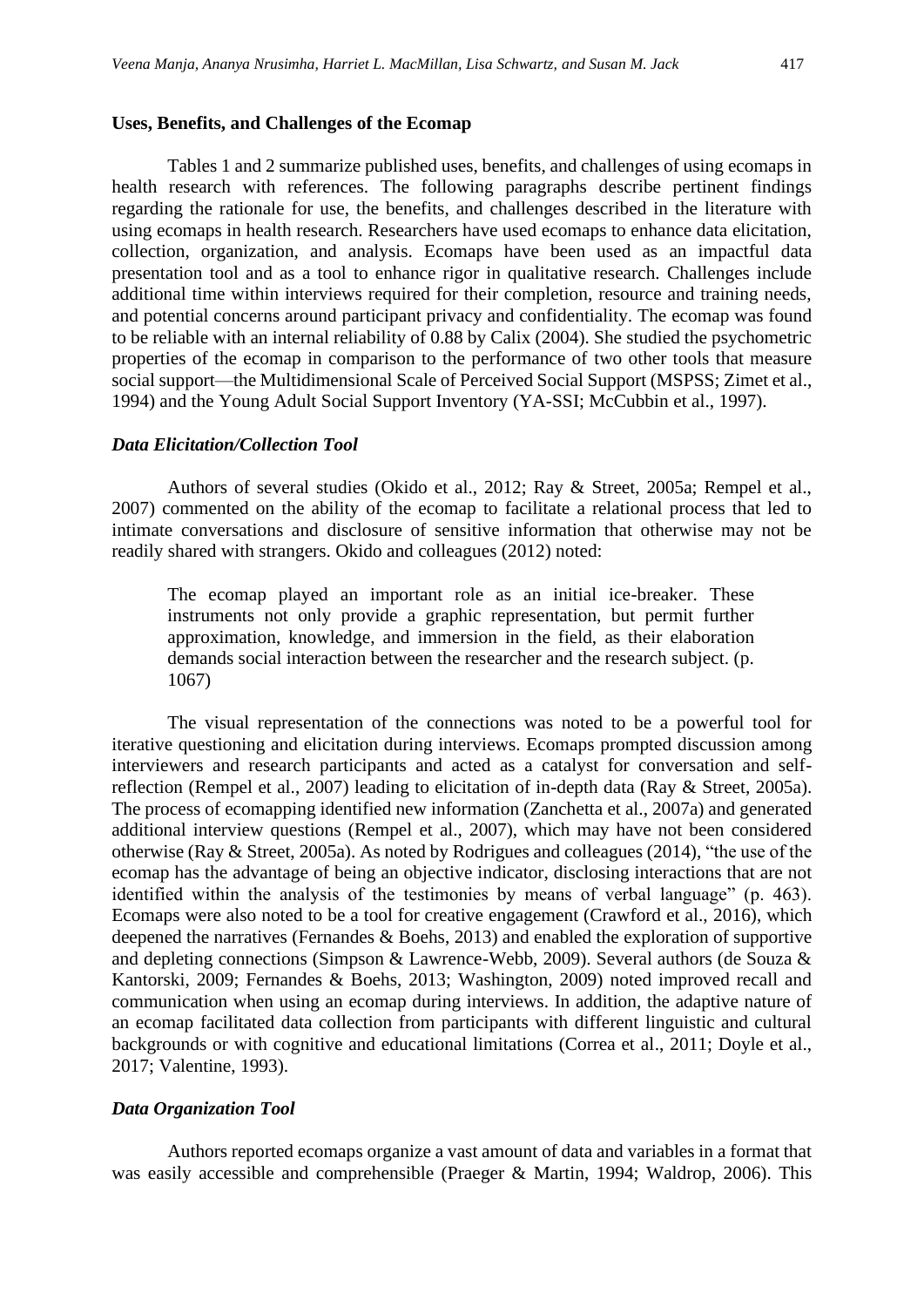facilitates the description of network size, strength, and quality, allows for the identification of potential barriers limiting access/use of supports, and contributes to the researcher's understanding of the context underpinning the participant's social relationships.

#### *Data Analysis Tool*

Ecomaps have been used as a tool by researchers for secondary data analysis in studies to gain insights into the data. In a study of end of life caregiving systems, ecomaps were developed and constructed from transcribed narratives as a way of organizing data (Waldrop, 2006) after data collection was complete. In a study evaluating employed mothers' worker ideology and social network composition (Mudry et al., 2010), researchers re-analyzed data from two previously conducted longitudinal studies; construction of ecomaps was a method of data analysis in this study. Waldrop (2006) suggested that constructing ecomaps from previously transcribed interview data by a different researcher and correlating the findings with those of interview analysis resulted in "observer triangulation" and a method to improve trustworthiness of a study. Ecomaps have helped identify emerging themes in interview data (Grant et al., 2016).

#### *Data Presentation Tool*

Benefits commonly cited in studies were the visual appeal of an ecomap and the ability to identify and discern patterns within them (Zanchetta et al., 2007b) that may not be easily apparent otherwise (Simpson & Lawrence-Webb, 2009). Dobson (1989) described ecomaps as an ecological metaphor that portrays the individual and organizational ecology in an efficient, visually engaging way. Researchers alluded to the ease of use (McCormick et al., 2008) and visual impact in communicating social networks. In addition to the ability to organize and present a large amount of information, an ecomap displays the relationships between the variables in a study in rich detail. As noted by Hartman (1978) in her original paper, "the connections, the themes, and the quality of the family's life seems to jump off the page and this leads to a more holistic and integrative perception" (p. 468). An ecomap depicts the complexity of social interactions and discloses interactions difficult to identify with the use of language alone (Crawford et al., 2016; Holtslander, 2005; Rodrigues et al., 2014). It provides a holistic portrayal of social connections (Doyle et al., 2017) and displays different kinds of supports (Baumgartner et al., 2012; Ray & Street, 2005a). This improved understanding of relationships may highlight unexplored social connections, generate hypotheses for future studies, and ultimately lead to improved knowledge and insights.

### *Ecomaps as a Method to Enhance Rigor*

Ecomaps were credited with improved study quality and rigor as a result of data triangulation (Kennedy, 2010; Rempel et al., 2007; Simpson & Lawrence-Webb, 2009; Washington, 2009), observer (Waldrop, 2006) triangulation, and methodological coherence (Mudry et al., 2010). When used in combination with interviews, ecomaps served as a method of triangulation to generate a thick description of the lived experience (Washington, 2009). Waldrop and colleagues (2006) used a coder who had not participated in the interviews to develop ecomaps from the transcribed interviews and achieved observer triangulation, a process in which different researchers review data and come to similar conclusions. Mudry and colleagues (2010) established methodological coherence by ensuring a fit between the research questions, the methods, and the use of content analysis and ecomaps to extract and organize interview data.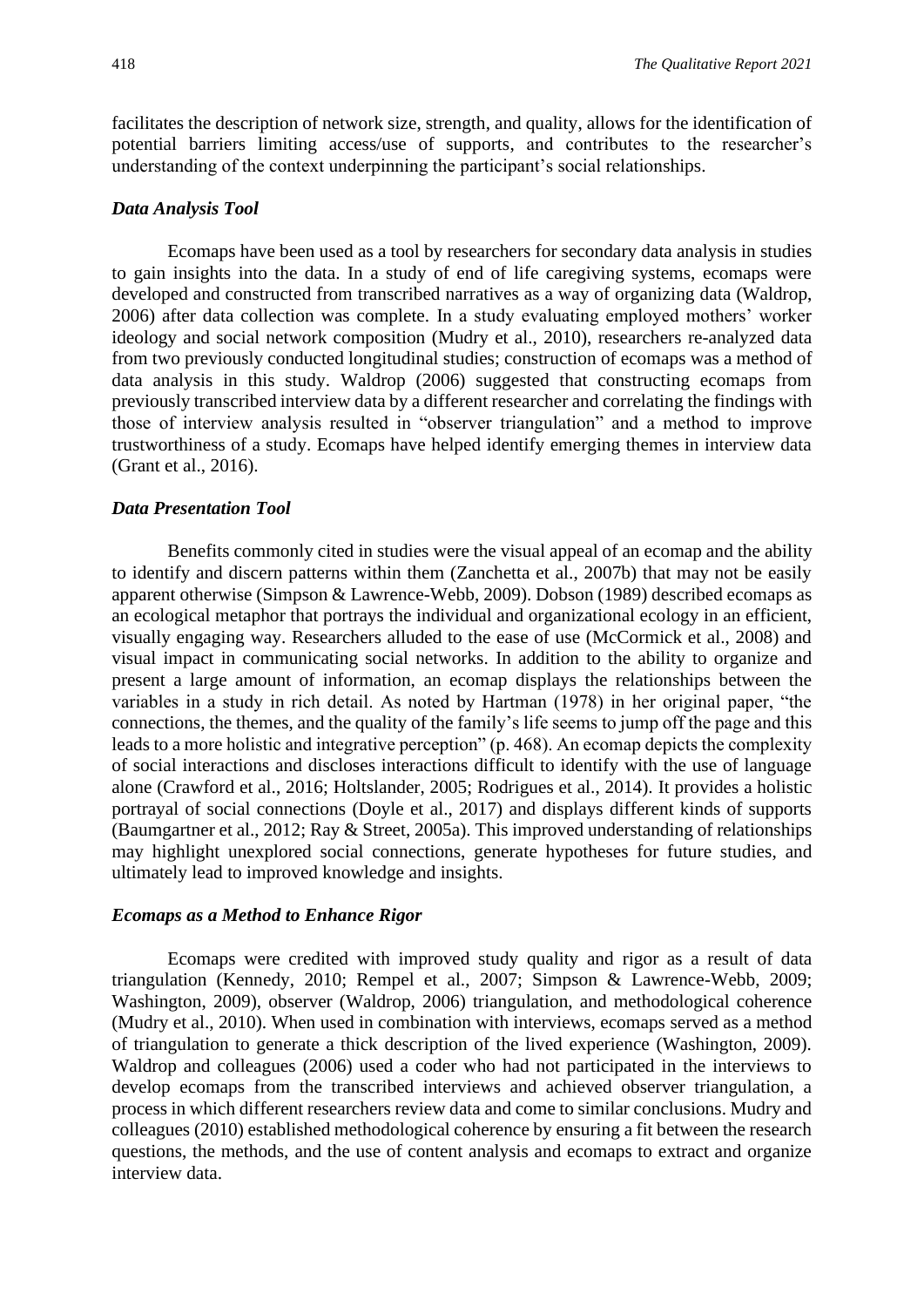#### *Diagnostic, Planning, and Intervention Tool*

The ecomap has been described as useful to families and professionals in diagnosing, planning, and problem solving (Valentine, 1993). Due to the powerful visual presentation of information, it may be used as a presentation tool to improve communication and collaboration (Praeger & Martin, 1994). Ecomaps can help identify sources of variation across different providers and families (Jacobs Johnson et al., 2017) and be used as a tool to assist in discharge planning (Miller et al., 2017), as a policy planning tool by identifying desired supports in the future (Richardson & Derezotes, 2010), and have therapeutic value by creating awareness of the stresses and supports of individuals and families who could use the knowledge to plan for the future (Clausson & Berg, 2008). Ecomaps identified vulnerable points for participants, suggested effective community support strategies, and provided perspectives on family relationships (Nascimento et al., 2014). In one study, ecomaps were used as an intervention tool to change nurses' attitudes about the importance of families in surgical hospital units (Blondal et al., 2014). It has been used as a tool for record keeping, evaluating outcomes, and measuring and documenting change (Hartman, 1995). When used to depict community ecology, the ecomap can identify the need to create an action plan for community and public health. Richardson and Derezotes (2010) used ecomapping to design efforts to develop, engage, and maintain strong relationships among local leaders and organizations.

#### *Challenges with Using Ecomaps*

Challenges identified with using ecomaps as a tool in qualitative health research studies are summarized in Table 2. These include increased time required within interviews for their completion and additional resources required for their construction (Bravington & King, 2018; Reblin et al., 2017). Authors identified a potential for inaccuracies in drawing the ecomap due to insufficient instructions by the researcher, inadequate comprehension of the instructions by participants, or from varying comfort levels and abilities to visually depict ideas coherently (Kennedy, 2010). Participants with limited social supports may be uncomfortable sharing their ecomap in group settings (de Souza & Kantorski, 2009). Participants may depict an overly optimistic illustration due to social desirability bias, underscoring the need to contextualize with other sources of information for accuracy of representation (de Souza & Kantorski, 2009).

Confidentiality issues need to be acknowledged when using ecomaps, especially in a group setting (Kennedy, 2010). Unintended consequences including second-hand disclosure (examples include revealing a relationship or identity that is potentially delicate such as unintentional disclosure of infidelity or misattributed paternity or disclosing someone's sexual and/or gender identity without the other person's consent) risk jeopardizing trust. Thus, boundaries need to be considered and discussed prior to the creation of the ecomap (Nguyen et al., 2016). Construction of ecomaps have been critiqued for ways in which they can be perceived as sexist, paternalistic, and insensitive to issues of cultural diversity and societal differences in power. Assessment of psychopathology often aided by ecomaps creates cultural conditions for deeming certain people as normal and others as diseased or dysfunctional (Iversen et al., 2005).

#### **Descriptions of Ecomap Construction**

Ecomap construction was described in methodological articles (Kennedy, 2010), primary qualitative studies (Crawford et al., 2016; Rempel et al., 2007; Rocha et al., 2009: Simpson & Lawrence-Webb, 2009), and Ph.D. dissertations including qualitative studies. (Adelson, 2018; Borja, 2017; Sutton, 2012) and mixed method studies (Summerville, 2018).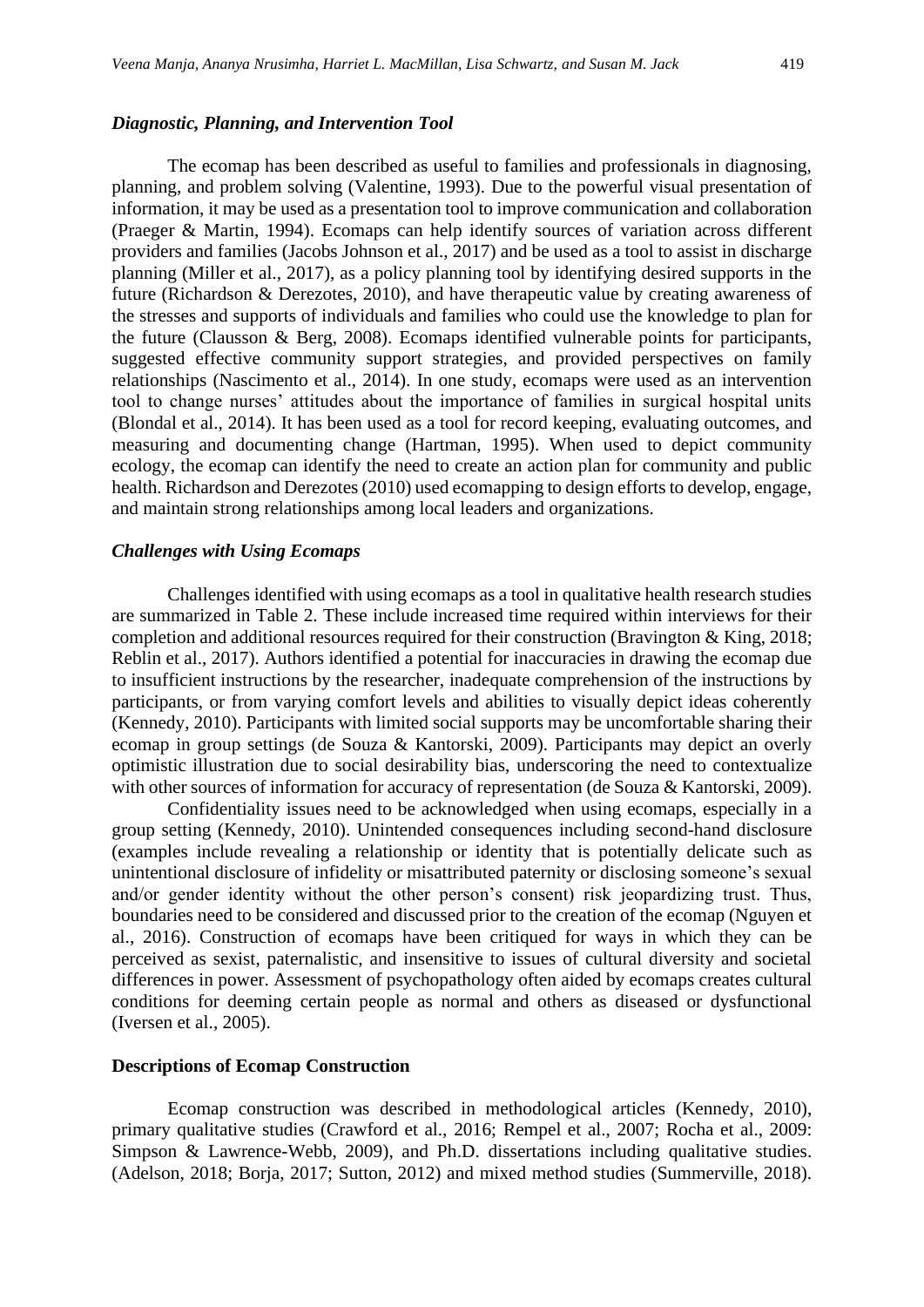Ecomaps were used as a data elicitation strategy in either individual one-on-one (Perez, 2010; Ray & Street, 2005b; Washington, 2009), family (Clausson & Berg, 2008; Rocha et al., 2009; Rodrigues at al., 2014), or focus group (de Souza & Kantorski, 2009) interviews. Within this construction process, it was evident that researchers were required to make multiple methodological decisions with respect to ecomap materials, perspective-taking and data representation, timing of when to introduce the ecomap in the study, and instructions for drawing.

Typically, the materials required to construct an ecomap consisted of pencils (including colored pencils) and paper (Hartman, 1978, 1995; Rempel et al., 2007; Washington, 2009) or a pre-formed worksheet (Crawford et al., 2016). Although several free electronic online templates (www.canva.com/graphs/ecomap/; templatelab.com; creately.com) are available for use, they were infrequently referenced in studies included in this review. Rickert and Rettig (2006) used the computer package smart Draw Professional 6 to construct the ecomaps. Some authors explicitly noted using paper and pencil to draw ecomaps (Perez et al., 2010; Washington, 2009), while others did not mention the ecomap in the methods section, simply presenting ecomaps in the results section (Anderson et al., 2018). In studies using ecomaps with elementary school children (Adelson, 2018; Borja, 2017; Summerville, 2018), supplies included construction paper, crayons and/or markers, and index cards.

Ray and Street (2005a) suggested researchers have three options to consider when determining perspective and data creation. First, a researcher may choose to conduct an interview that includes questions that explore the participant's social networks, relationships, and supports and then construct the ecomap by representing the data as they (the researcher) perceive it as an outsider, providing an etic view of the data. Authors who adopted an etic approach to ecomap construction include Early et al. (2000), Tsibidaki and Tsamparli (2007) and Valentine (1993). In this approach, the participants have no control over the ecomap construction, potentially resulting in inaccurate or incomplete representation of the nature of relationships and social networks. Researchers' biases may be reflected in the ecomap with no opportunity for participant input and correction. A second option would involve the participant constructing the ecomap during the interview with minimal researcher participation or only a few prompts from the interviewer, thus providing an insider or emic view. Examples of this approach can be found in studies by Waldrop (2006) and Woodgate et al. (2016). This method may also result in an incomplete ecomap if the participants forget or misunderstand the instructions and elements of ecomap construction. A third approach (Ray & Street, 2005a) involves the researcher and participant collaboratively co-constructing the ecomap through discussion, with each party constantly negotiating control of the process. In addition to increased accuracy of representation of the social network, this has the added benefit of establishing a closer working relationship between the interviewer and participant that enables the researcher to explore additional lines of inquiry as further details emerge promoting a deeper understanding of the topic. Among the studies included in this review that described the process of construction of the ecomap, this strategy of combining perspectives was commonly applied (Clausson & Berg, 2008; Dias et al., 2007; Ray & Street, 2005b; Rocha et al, 2009). Several studies included in this review did not explicitly comment on the perspective of ecomap construction (Filizola et al., 2011; Nishimoto & Duarte, 2014; Okido et al., 2012; Rodrigues et al., 2014; Zanatta & Motta, 2015). Some authors specified the focus on the individual (egocentric) versus groups (socio-centric) during ecomap construction (Borja, 2017; Summerville, 2018). In studies involving family members, authors have constructed ecomaps with the participation of several family members (Dias et al., 2007; Fernandes & Boehs, 2013). One way to distinguish relative contributions of different family members is to use different colored pens for different members of the family (Rempel et al., 2007).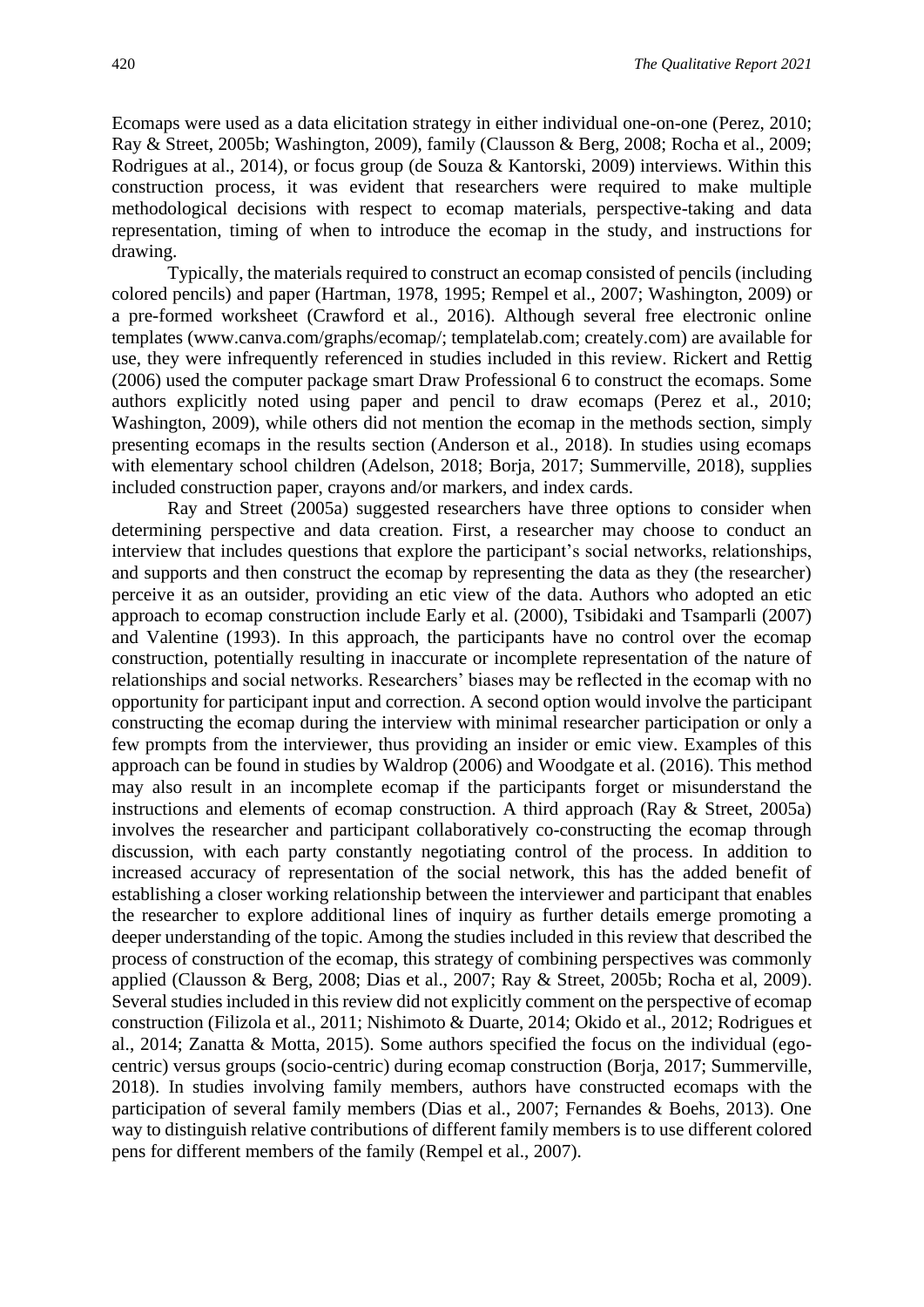Authors constructed the ecomap during the initial interview in some studies (Rodrigues et al., 2014; Zanatta, & Motta, 2015). In others, the interviewer drafted the ecomap after the first interview followed by refinement by the participant in subsequent interviews (Ray & Street, 2005b; Rempel et al., 2007), yet others constructed the ecomap during the second interview (Okido et al., 2012). In a longitudinal ethnographic study of social support of caretakers of patients with Motor Neuron Disease, the ecomaps were photocopied between interviews, a new date was added, and alterations were made to the map to represent changes since the previous interview (Ray & Street, 2005b).

General guidance for developing instructions to guide the participant on how to draw or complete the ecomap were extracted. Ecomaps were constructed with pencil and paper on blank sheets of paper or on a pre-formed worksheet (Crawford et al., 2016). Typically, the ecomap was initiated with a request to have the participant place themselves (often through use of initials, name, pseudonym, or a genogram for studies of family supports) in the center of the page, with a circle around it. Based on the objective of the study, circles radiating from the center were drawn for individuals in the immediate family (Hartman, 1978, 1995) or outside systems and organizations of influence (Crawford et al., 2016). Some of the common systems in the lives of most families include work, school, peers, sports, recreation, healthcare, spiritual influences, and extended family. The next step involves providing guidance on how the participant could characterize the nature of the relationships. Coded lines between the participant/family and various systems indicates connections between them (Crawford et al., 2016). The nature of the relationship can be expressed by the type of line drawn—a solid or thick line represents an important or strong supportive connection, a dotted (or series of dashes) line a tenuous connection (Kennedy, 2010), and a straight solid line with slashes (or jagged marks) through it represents a stressful relationship (Hartman, 1978, 1995; Valentine, 1993). A tenuous relationship may indicate a relationship that is neither supportive nor stressful or both supportive and stressful with neither dominating (Valentine, 1993). The flow of resources or interest is depicted by drawing arrows along the connecting lines. A brief description of the connection can be written along the connecting line (Hartman 1978, 1995). Researchers have used variations including relationship lines in which the number of lines represent the strength of the relationship (Ray & Street, 2005b). Ray and Street (2005b) use one line to depict a professional or acquaintance relationship, two lines for a closer relationship and three lines for a strong or intimate relationship. Washington (2009) used the width of the lines to depict the strength of the relationship, the wider the line, the stronger the relationship. Rempel et al. (2007) suggest using one color pen or pencil with the first family member and different colors with subsequent family members to track contribution of data. For sequential ecomaps constructed during multiple interviews, different colored pens may be used for different modifications (Rempel et al., 2007). A legend depicting the various symbols and their meaning is usually included on the page with the ecomap. After the completion of the ecomap, Crawford et al. (2016) asked the participants to describe the communication patterns between the participant and each element in the ecosystem. This provided a fuller understanding of the relationships that influenced the participant.

Researchers working with children have modified the instructions for easy comprehension (Adelson, 2018; Borja, 2017; Summerville, 2018). Children drew themselves on construction paper or index cards that were then placed in the center of the construction paper followed by pictures representing their relationships in the surrounding space. Children were then asked to code each relationship (e.g., supportive/stressful) using developmentally appropriate language. The authors outlined modifications for use of ecomaps when collecting data from children including gentle prompting, breaking down the process into many simple steps, and positive reinforcement (snacks or stickers) as motivation to complete tasks.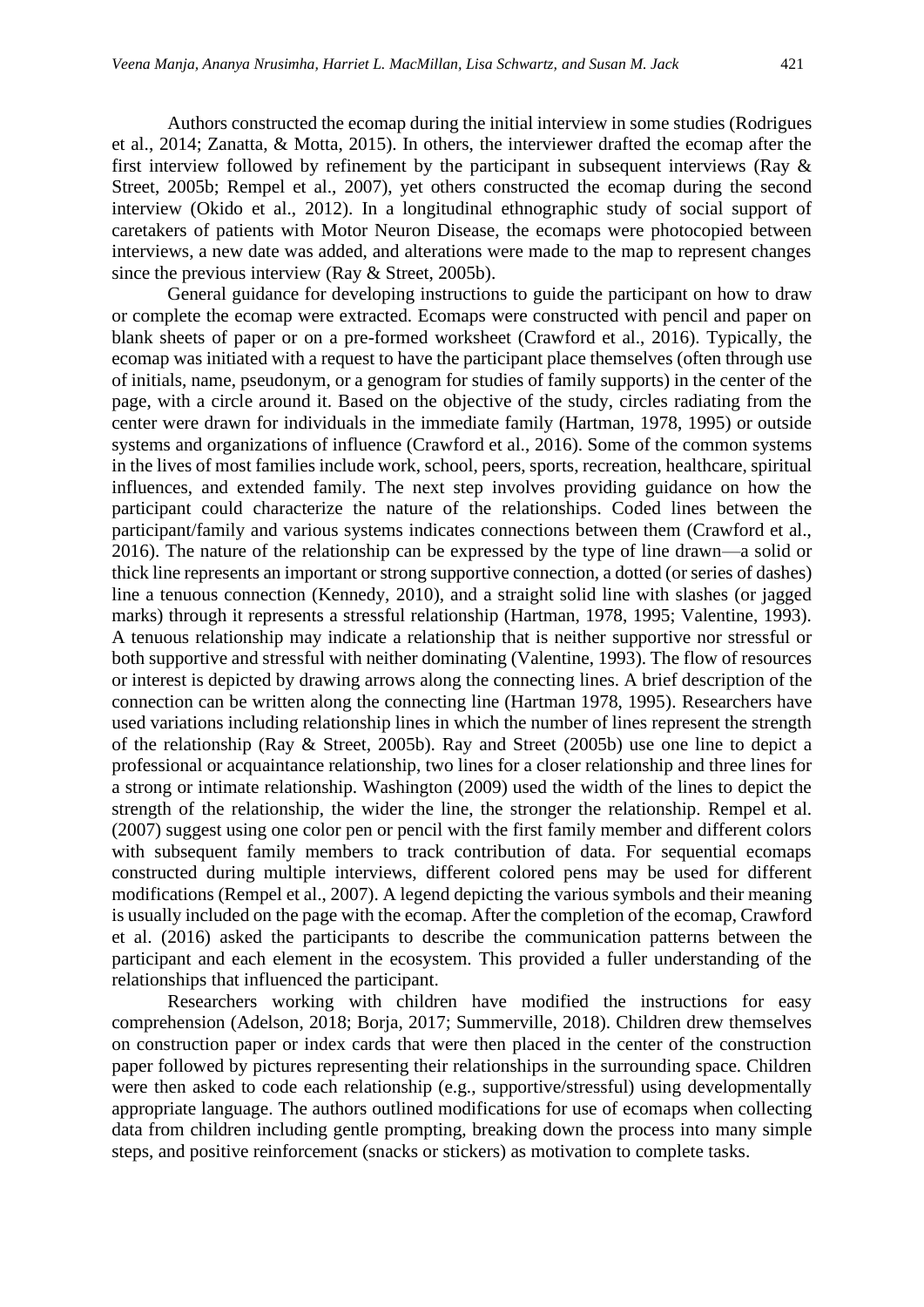#### **Methods to Analyze Ecomaps**

Table 3 summarizes available guidance on analyzing ecomaps. A variety of strategies, both quantitative and qualitative, have been used to analyze, interpret, and present the results of the ecomap.

Qualitative methods used to analyze the ecomap include a narrative description of ecomap data either in text or a tabular form (Correa et al., 2011), sorting of the relationships based on quality (e.g., supportive or stressful; Valentine, 1993), and a thematic interpretation of the results by probing the ecomap context through the accounts provided in the interviews (Nishimoto & Duarte, 2014; Woodgate et al., 2016). Studies have also used deductive and inductive coding in analysis (Borja, 2017; Summerville, 2018) of the ecomap.

Quantitative methods commonly used to analyze ecomaps include calculating averages of the number of connections and measures of dispersion, representing the density of connections in the form of bar or pie charts, and tabulating the number, type, and strength of connections. In the study by Ray and Street (2005b), data were collated numerically across ecomaps and presented as bar graphs depicting the various sources of support. Filizola et al. (2011) digitalized the data and transformed them into simple percentages based on the strength and quality of different connections. Pie charts and tables were used to provide a concise picture of relationship network and quality (Matsopoulos et al., 2017). The density of different kinds of networks was analyzed by Early and colleagues (2000) and presented in a tabular format. Valentine and colleagues (1993) calculated the mean and range of the relationships, categorized them into supportive or stressful, and, based on this data, developed a classification system to identify the level of support experienced by families. Perez et al. (2010) calculated the average use of different areas of support depicted by the research participants. Kuhn et al. (2018) tested the correlation between ecomap connections and results of tests on psychological wellbeing.

#### **Modifications of Ecomaps**

Ecomaps are adaptable tools that have evolved with the changing needs of researchers and participants and have been used with different methodological approaches in diverse research settings. More than 10 modifications of the ecomap (summarized in Table 4) were identified including the "virtual" ecomap that includes the digital world of clients (Gustavsson & MacEachron, 2013) to capture the increasing part of clients' lives that is spent online*.* It provides an opportunity to assess a participant's interaction with the virtual space and to enhance their ability to access the information and resources available online.

Modifications that have assisted with decision-making include the "family support" ecomap that adds explicit resource (social and community resources) data on the ecomap to aid legal decisions concerning the support of children (Rickert & Rettig, 2006) and the "community planning" ecomap, in which the authors (Richardson & Derezotes, 2010) encouraged participants to create three ecomaps, each depicting their perception of community relationships in the past, the present, and their goals for the future to assist appropriate allocation of resources and planning.

Early and colleagues (2000) used an adaptation to study the relationship between the needs and the support networks of hospice patients. The "circle of care" ecomap (Early et al., 2000) used concentric circles to reflect less intimate relationships moving outward. In this modification, the innermost circle represented the patient, the next circle contained the chosen caregiver responsible for basic day-to-day needs. Surrounding these was the intimate circle, representing other individuals who provided support (usually family members). Next the kinship circle consisted of persons connected to the dying person by familial or informal ties. Finally, the institutional circle represented the formal organizational care including doctors,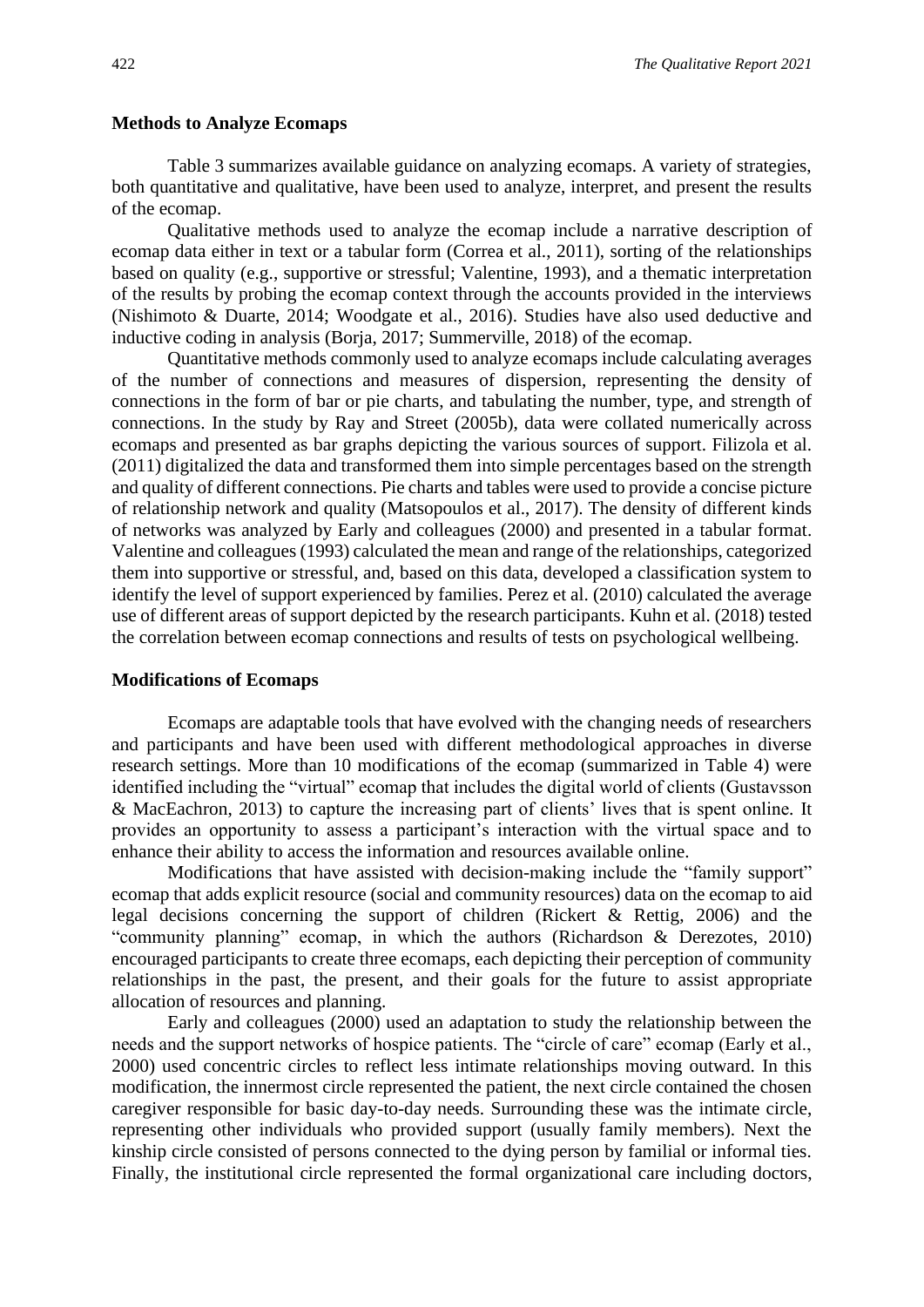nurses, and the legal, religious, and social services. The density of support networks varied with the number of individuals in the support networks ranging from 3 to 16. Mapping allowed the researchers to promote awareness of the composition of the support network and to identify

support need. Other modifications include the "spiritual" ecomaps (Hodge, 2005) highlighting spiritual connections, the colored eco-genetic relationship map (CEGRM) that provides a simple, concise, visual representation of family and non-kin relationships and stories about inherited diseases in a simple series of pictorial maps with shapes and colors. Olsen et al. (2004) blended the pictorial representations of the pedigree, genogram, and ecomaps to portray family history and social connections comprehensively. Yarwood et al. (2016) combined the ecomap and a genogram in an "ecogram." Sequential ecomaps were used when the interconnected network of supports and stressors were complicated and could not be captured on a single ecomap (Mattaini, 1995; McCormick et al., 2008). The "relational competence" ecomap was developed by Colesso (2011) to improve the validity and reliability of the ecomapping process. User friendly electronic tools including an "app" for ecomap (Heller et al., 2016) and the electronic social network assessment program (E-SNAP) have been recently developed (Reblin et al., 2017, 2018).

associations between the types of relationships. This map provided a tool to assess areas of

#### **Discussion**

Ecomaps are increasingly used in qualitative health research studies with a goal of identifying and examining the nature of participants' relationships with other individuals and organizations. This review summarized the current literature on use of ecomaps in qualitative health research. Across 73 included studies, ecomaps were used to enhance data elicitation, collection, organization, presentation, and as an analysis tool. It has also been used as a diagnostic, planning, and intervention tool in research studies and as a strategy to increase rigor. Several modifications were identified to meet the evolving societal and researcher needs including modifications for easier use by children, an app, and a virtual ecomap.

The inclusion of ecomaps as a data source or data elicitation strategy in applied qualitative health research projects shows much promise. Health researchers using qualitative methods to describe and understand the number and types of relationships among individuals, teams, and organizations can make use of ecomaps as a data collection strategy, to triangulate findings and be more comprehensive in their approach to understanding the phenomenon under study. Ecomapping can give a rich understanding of the strengths, conflicts, weaknesses, and stressors of relationships.

Based on this review, we recommend using ecomaps to enhance the methodological quality in diverse research settings and study designs in qualitative health research. Within this sub-discipline of research, a primary goal is to not only describe individuals' experiences of health/illness but also to understand the social contexts in which their experiences or trajectories of care and healing occur (Morse, 2016). The construction of an ecomap provides an efficient strategy for identifying key actors or supports and their relationships to the study participant. A clear understanding of the purpose and methodology of drawing the ecomap is essential to obtaining high quality data. The interviewer should be familiar with the drawing prompts and the interpretation of the different symbols used on the map. They should also be able to guide the participants through the process as needed. This tool may be used in depicting the interrelationships among the individuals in a group in a focussed ethnography study, as well as in the multidimensional understanding of lived experience as in phenomenological research.

Although ecomaps have been used sporadically in research for over two decades (Valentine, 1993), their adoption as a method in qualitative research has increased in recent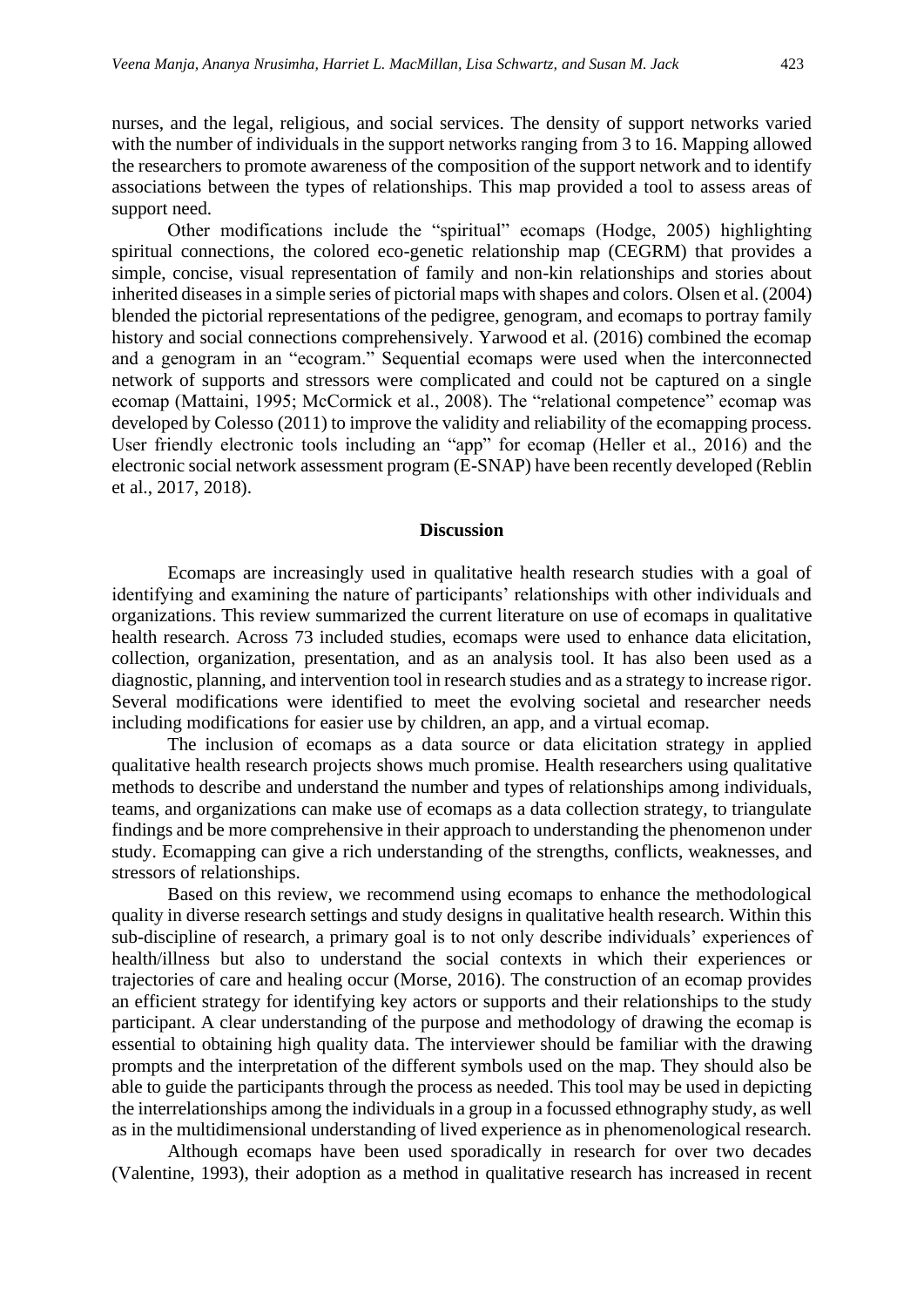years. With increasing recognition of the need for and value of qualitative research in the applied sciences and calls for increased acceptance (Greenhalgh et al., 2016) of the use of qualitative methods in the medical sciences, there is the potential for tools that enhance this method to have wide application. Individuals are not isolated entities; they are part of a complex ecological system that shapes their behaviours. Understanding the forces that impact their ability to cope and comply with treatment recommendations is essential to planning care (Miller et al., 2017) and improving health outcomes. Ecomaps may provide an opportunity to understand patients' social support and contextual factors allowing better understanding of disease. For instance, in patients with congestive heart failure, research has shown that lack of social support is a significant risk factor for poor outcomes including increased healthcare utilization (Lofvenmark et al., 2009) and decreased health-related quality of life (Årestedt et al., 2012). Failing to consider contextual factors that impact a patient's ability to manage their disease can lead to suboptimal planning of support services and ultimately to failure of the treatment strategy. Research to help improve understanding of social supports and connections is integral to treatment success in this and other chronic diseases and may be enhanced by using ecomaps.

Other potential uses in research include exploration of the contextual factors that influence interdisciplinary collaboration and team science (Stokols et al., 2008). In healthcare, the essential nature of inter-professional collaboration (Gaboury et al., 2009) to improve patient outcomes is increasingly being recognized. Research using ecomaps can provide fundamental insights into organizational culture that hinders or facilitates inter-professional relationships and collaborations, improve understanding of system functioning, and facilitate development of strategies to design systems improvement.

This integrative review has several strengths including a systematic literature search performed using several databases, duplicate screening, identification of studies from diverse disciplines summarizing current methods, strengths, and limitations with using the ecomaps. An integrative review is a broad research review method that allowed inclusion of publications with diverse methodologies. We followed the methodological guidance outlined by Whittemore and Knafl (2005) to provide a comprehensive overview of the current knowledge about and potential future applications of ecomaps.

A potential limitation of this review is that although we included many databases that index health research publications, we may have missed some publications indexed in databases not included in our search. Additionally, studies using ecomaps may not have been indexed using the keywords we used in our search, further limiting identification of potentially applicable studies.

In summary, ecomaps appear to be a valuable tool to supplement qualitative studies. Their increased use in qualitative health research has many potential benefits as summarized in this review. Health researchers seeking to describe and understand relationships between individuals and organizations with a specific social context might consider augmenting data collection with creation of ecomaps.

#### **References**

- Adelson, E. M. (2018). *Perspectives on children's stressors and supports: Voices of African American elementary school children in New Orleans* (Publication No. 10786061) [Doctoral dissertation, Tulane University School of Science and Engineering]. Proquest Disserations and Theses Global.
- Anderson, E. M., Larkins, S., Beaney, S., & Ray, R. A. (2018). Should I stay or go: Rural ageing, a time for reflection. *Geriatrics*,  $3(3)$ , 1-14. <https://doi.org/10.3390/geriatrics3030049>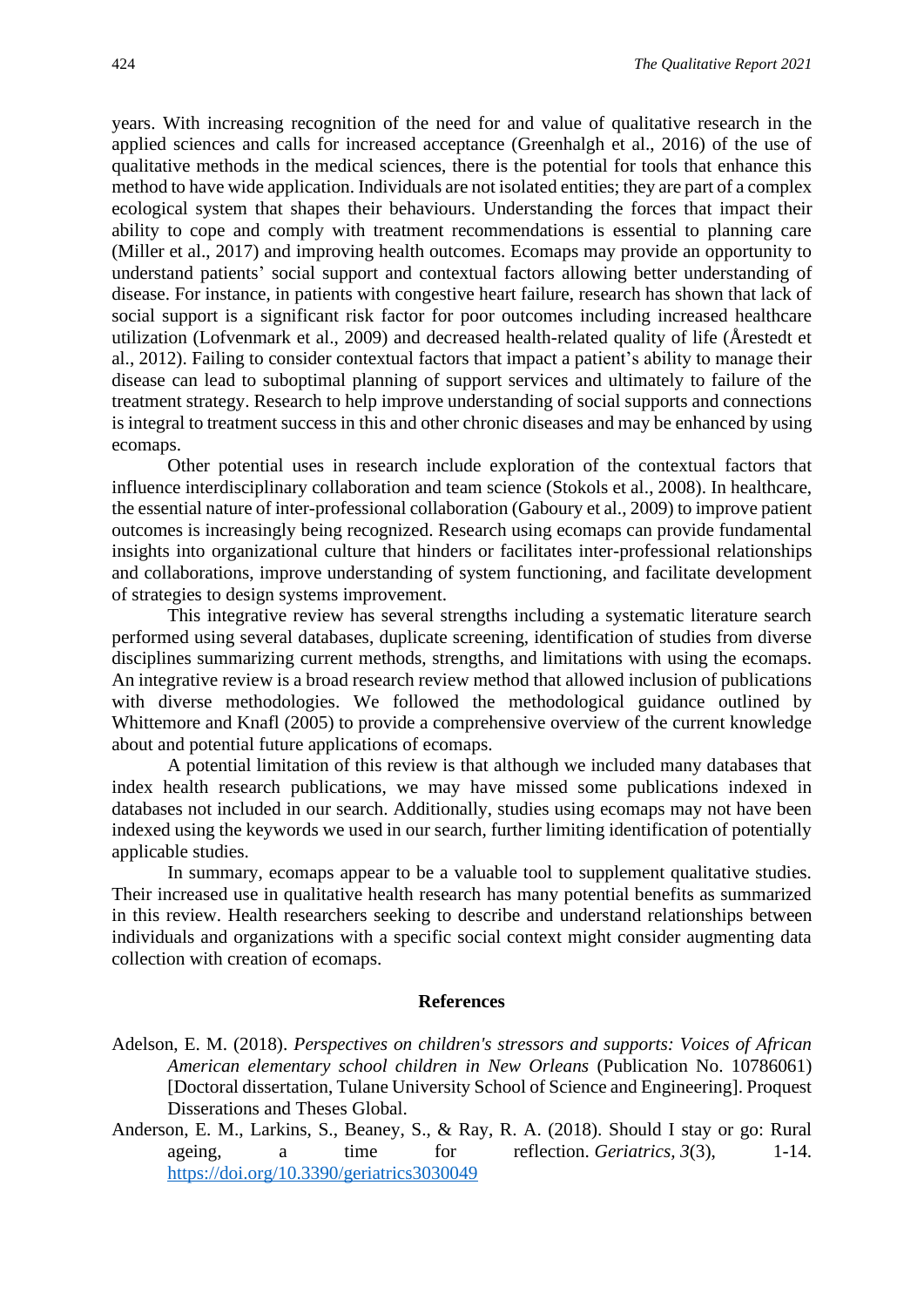- Årestedt, K., Saveman, B.-I., Johansson, P., & Blomqvist, K. (2012). Social support and its association with health-related quality of life among older patients with chronic heart failure. *European Journal of Cardiovascular Nursing, 12*(1), 69-77. doi:10.1177/1474515111432997
- Baumgartner, J., Burnett, L., DiCarlo, C. F., & Buchanan, T. (2012). An inquiry of children's social support networks using eco-maps. *Child & Youth Care Forum, 41*(4), 357-369.
- Bennett, J., & Grant, N. S. (2016). Using an ecomap as a tool for qualitative data collection in organizations. *New Horizons in Adult Education and Human Resource Development, 28*(2), 1-13. doi:10.1002/nha3.20134
- Blondal, K., Zoega, S., Hafsteinsdottir, J. E., Olafsdottir, O. A., Thorvardardottir, A. B., Hafsteinsdottir, S. A., & Sveinsdottir, H. (2014). Attitudes of registered and licensed practical nurses about the importance of families in surgical hospital units: Findings from the Landspitali University Hospital Family Nursing Implementation Project. *Journal of Family Nursing, 20*(3), 355-375. doi:10.1177/1074840714542875
- Borja, A. P. (2017). *Using the ecomap to explore children's phenomenology about their social worlds: A global cross-cultural analysis* [Doctoral dissertation, Tulane University School of Science and Engineering]. Tulane University Theses and Dissertation Archive. [https://digitallibrary.tulane.edu/islandora/object/tulane%3A45946/datastream/PDF/vie](https://digitallibrary.tulane.edu/islandora/object/tulane%3A45946/datastream/PDF/view)

[w](https://digitallibrary.tulane.edu/islandora/object/tulane%3A45946/datastream/PDF/view)

- Bravington, A., & King, N. (2018). Putting graphic elicitation into practice: Tools and typologies for the use of participant-led diagrams in qualitative research interviews. *Qualitative Research*, *19*(5), 506-523. doi:10.1177/1468794118781718
- Brown, A. L. (2007). *Exploring blackness as a site of resilience in street life oriented young black men living in the inner-city* [Doctoral dissertation, Seton Hall University]. Seton Hall University Dissertations and Theses Archive. https://scholarship.shu.edu/cgi/viewcontent.cgi?article=1409&context=dissertations
- Calix, A. R. (2004). *Is the ecomap a valid and reliable social work tool to measure social support?* [Master's Theses, Louisiana State University]. Louisiana State University Digital Commons.

[https://digitalcommons.lsu.edu/cgi/viewcontent.cgi?article=4238&context=gradschoo](https://digitalcommons.lsu.edu/cgi/viewcontent.cgi?article=4238&context=gradschool_theses) [l\\_theses](https://digitalcommons.lsu.edu/cgi/viewcontent.cgi?article=4238&context=gradschool_theses)

- Charepe, Z. B., Figueiredo, M. H. D. J. S., Vieira, M. M. D. S., & Neto, L. M. V. A. (2011). (Re)discovering hope in families of children with chronic disease through genogram and ecomap. *Texto & Contexto Enfermagem, 20*(2), 349-358. doi:10.1590/S0104- 07072011000200018
- Clausson, E., & Berg, A. (2008). Family intervention sessions: One useful way to improve schoolchildren's mental health. *Journal of Family Nursing, 14*(3), 289-313.
- Colesso, W. (2011). *RC-Ecomap: A valid and reliable tool to assess intimate relationships* [Doctoral dissertation, Università Degli Studi di Padova]. Padova Digital University Archieve.

[http://paduaresearch.cab.unipd.it/3326/1/Tesi\\_Dottorato\\_a\\_Padua\\_Research.pdf](http://paduaresearch.cab.unipd.it/3326/1/Tesi_Dottorato_a_Padua_Research.pdf)

- Correa, V. I., Bonilla, Z. E., & Reyes-MacPherson, M. E. (2011). Support networks of single Puerto Rican mothers of children with disabilities. *Journal of Child and Family Studies, 20*(1), 66-77. doi:10.1007/s10826-010-9378-3
- Crawford, M. R., Grant, N. S., & Crews, D. A. (2016). Relationships and rap: Using ecomaps to explore the stories of youth who rap. *British Journal of Social Work, 46*(1), 239-256. doi:10.1093/bjsw/bcu096
- Darmsted, N., & Cassell, J. L. (1981). Counseling the deaf substance abuser. *Readings in Deafness* [Paper presentation]. American Deafness and Rehabilitation Association,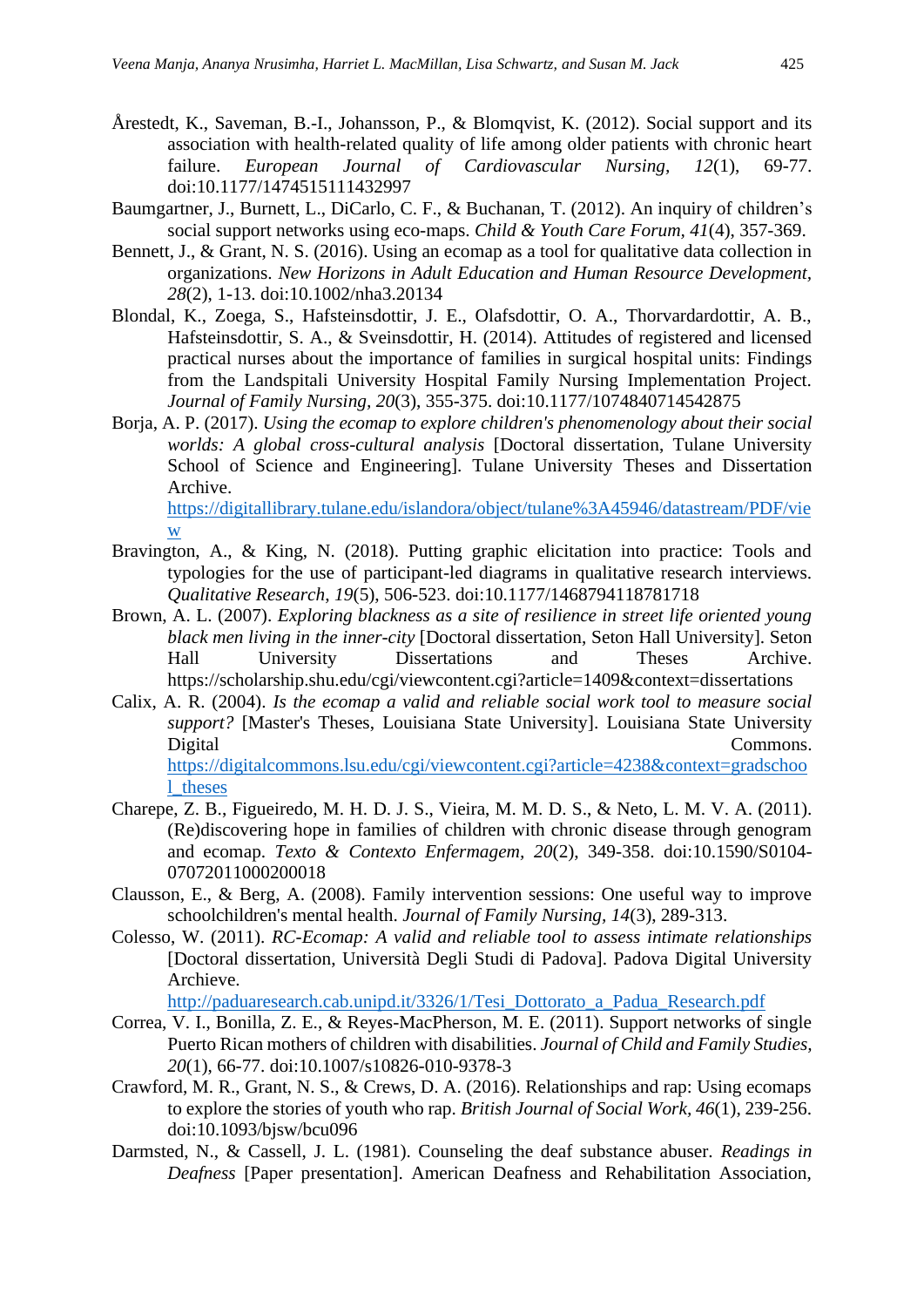Rochester, NY, United States.

- De Paula, É. S., Nascimento, L. C., & Rocha, S. M. M. (2008). The influence of social support on strengthening families of children with chronic renal failure. *Revista Latino-Americana de Enfermagem, 16*(4), 692-699.
- de Souza, J., & Kantorski, L. P. (2009). The social network of individuals under treatment at a psychosocial care center for alcohol and drugs: The ecomap as a resource. *Revista da Escola de Enfermagem, 43*(2), 373-383. doi:10.1590/S0080-62342009000200017
- Dias, J., Nascimento, L. C., Mendes, I. J. M., & Rocha, S. M. M. (2007). Health promotion among nursing faculty members' families: Support, social network and roles in the family. *Texto & Contexto Enfermagem, 16*(4), 688-695.
- Dobson, S. (1989). Genograms and ecomaps. *Nursing Times, 85*(51), 54-56.
- Doyle, K., Hungerford, C., & Cleary, M. (2017). Study of intra-racial exclusion within Australian Indigenous communities Using eco‐maps. *International Journal of Mental Health Nursing, 26*(2), 129-141.<http://dx.doi.org/10.1111/inm.12259>
- Early, B. P., Smith, E. D., Todd, L., & Beem, T. (2000). The needs and supportive networks of the dying: An assessment instrument and mapping procedure for hospice patients. *American Journal of Hospice & Palliative Care, 17*(2), 87-96.
- Emam, M. M. (2014). The closeness of fit: Towards an ecomap for the inclusion of pupils with ASD in mainstream schools. *International Education Studies, 7*(3), 112-125. doi:10.5539/ies.v7n3p112
- Fernandes, G. C. M., & Boehs, A. E. (2013). Routine healthcare for families in transition after a natural disaster. *Revista latino-americana de enfermagem*, *21*(4), 982-989.
- Filizola, C. L. A., Teixeira, I. M. D. C., Milioni, D. B., & Pavarini, S. C. I. (2011). Mental health and solidary economy: The family in the inclusion through work. *Revista da Escola de Enfermagem da USP, 45*(2), 418-425. doi:dx.doi.org/S0080- 62342011000200017
- Gaboury, I., Bujold, M., Boon, H., & Moher, D. (2009). Interprofessional collaboration within Canadian integrative healthcare clinics: Key components. *Social Science & Medicine, 69*(5), 707-715.<https://doi.org/10.1016/j.socscimed.2009.05.048>
- Glegg, S. M. (2019). Facilitating interviews in qualitative research with visual tools: A typology. *Qualitative Health Research, 29*(2), 301-310.
- Grant, N., Bennett, J., & Crawford, M. (2016). Evaluating the ecological impact of a youth program. *Journal of Youth Development, 11*(3), 188-206.
- Greenhalgh, T., Annandale, E., Ashcroft, R., Barlow, J., Black, N., Bleakley, A., Boaden, R., Braithwaite, J, Britten, N., Carnevale, F., Checkland, K., Cheek, J., Clark, A., Cohn, S., Coulehan, J., Crabtree, B., Cummins, S. Davidoff, F., Davies, H. . . . Ziebland, S. (2016). An open letter to the BMJ editors on qualitative research. *BMJ,* 352. doi:10.1136/bmj.i563
- Gustavsson, N. S., & MacEachron, A. E. (2013). The virtual ecomap: A diagrammatic tool for assessing the digital world of clients. *Families in Society, 94*(4), 243-250. doi:10.1606/1044-3894.4316
- Hartman, A. (1978). Diagrammatic assessment of family relationships. *Social Casework, 59*(8), 465-476.
- Hartman, A. (1995). Diagrammatic assessment of family relationships. *Families in Society, 76*(2), 111-122.
- Heller, F., Schöning, J., Meleyal, L. F., Nolas, S. M., Zeisner, L., & Rauers, A. (2016). Who are the people in my life? Towards tangible eco-maps [Paper presentation]. Proceedings of the 2016 ACM International Joint Conference on Pervasive and Ubiquitous Computing: Adjunct (pp. 81-84). <https://doi.org/10.1145/2968219.2971456>
- Higgins, J. P. T., Thomas, J., Chandler, J., Cumpston, M., Li, T., Page, M. J., & Welch, V. A.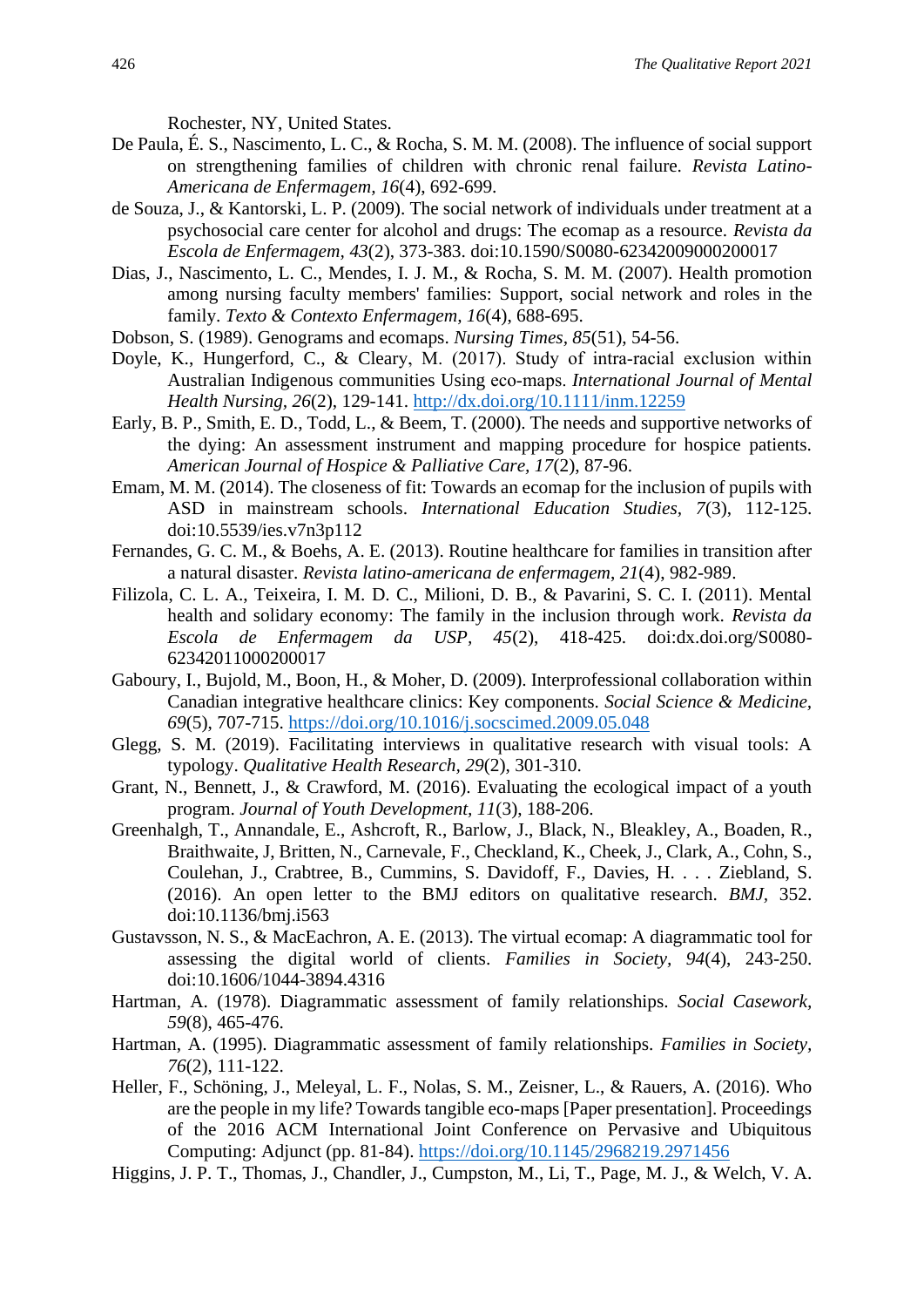(Eds.). (2019). *Cochrane handbook for systematic reviews of interventions* (2<sup>nd</sup> ed.). Wiley Publishing. [https://training.cochrane.org/cochrane-handbook-systematic](https://training.cochrane.org/cochrane-handbook-systematic-reviews-interventions)[reviews-interventions](https://training.cochrane.org/cochrane-handbook-systematic-reviews-interventions)

- Hodge, D. R. (2005). Spiritual ecograms: A new assessment instrument for identifying clients' strengths in space and across time. *Families in Society, 86*(2), 287-296.
- Holtslander, L. (2005). Clinical application of the 15-minute family interview: Addressing the needs of postpartum families. *Journal of Family Nursing, 11*(1), 5-18.
- Hoppough, S. K. (2003). *A characterization of family health: Implications for breast cancer screening* [Doctoral dissertation, Michigan State University]. EBSCOhost CCM Database.
- Hoyle, S. G. (1995). Long-term treatment of emotionally disturbed adoptees and their families. *Clinical Social Work Journal, 23*(4), 429-440. doi:10.1007/BF02191631
- Hsieh, H. F., & Shannon, S. E. (2005). Three approaches to qualitative content analysis. *Qualitative Health Research, 15*(9), 1277-1288. doi:10.1177/1049732305276687
- Iversen, R. R., Gergen, K. J., & Fairbanks, R. P., II. (2005). Assessment and social construction: Conflict or co-Creation? *British Journal of Social Work, 35*(5), 689-708. <http://dx.doi.org/10.1093/bjsw/bch200>
- Jacobs Johnson, C., Thomas, J., & Boller, K. (2017). Ecomapping as a research tool for informal child care. *Early Education and Development*, *28*(6), 705-714.
- Kennedy, V. (2010). Ecomaps. *MAI Journal: A New Zealand Journal of Indigenous Scholarship, 3*, 1-12.
- Kuhn, J., Ford, K., & Dawalt, L. S. (2018). Brief report: Mapping systems of support and psychological well-being of mothers of adolescents with autism spectrum disorders. *Journal of Autism and Developmental Disorders, 48*(3), 940-946. doi:10.1007/s10803- 017-3381-0
- Lise, F., Schwart, E., Milbrath, V. M., dos Santos, B. P., Buss, E., & Heck, R. M. (2018). Child in conservative renal treatment: Maternal interactions with the social support network. *Acta Scientiarum-Health Sciences, 40,* e36924-e3694. doi:10.4025/actascihealthsci.v40i1.36924
- Lofvenmark, C., Mattiasson, A. C., Billing, E., & Edner, M. (2009). Perceived loneliness and social support in patients with chronic heart failure. *European Journal of Cardiovascular Nursing, 8*(4), 251-258. doi:10.1016/j.ejcnurse.2009.05.001
- Machado, L. C., Melo, A. G. S., & Melo, C. M. (2018). Ecobiological context of home visits from the perspective of users in the municipality of Aracaju, state of Sergipe-Se, Brazil. *Bioscience Journal, 34*(3), 818-829. doi:10.14393/BJ-v34n3a2018-33473
- Manja, V. (2019). *The ecology of clinical decision making* [Doctoral dissertation, McMaster University]. Macsphere Open Access Dissertations and Theses Community. <http://hdl.handle.net/11375/23805>
- Matsopoulos, A., Nastasi, B., Fragkiadaki, E., & Koutsopina, E. B. (2017). Exploring students' views about their psychological wellbeing through ecomaps. In C. Cefai & P. Cooper (Eds.), *Mental health promotion in schools: Cross-cultural narratives and perspectives* (pp. 69-83)*.* Sense Publishers.
- Mattaini, M. A. (1995). Visualizing practice with children and families. *Early Child Development and Care, 106*(1), 59-74. doi:10.1080/0300443951060107
- McCormick, K. M., Stricklin, S., Nowak, T. M., & Rous, B. (2008). Using eco-mapping to understand family strengths and resources. *Young Exceptional Children, 11*(2), 17-28.
- McCubbin, H. I., McCubbin, M. A., Thompson, A. I., Han, S. Y., & Allen, C. T, (1997). Families under stress: What makes them resilient. *Journal of Family and Consumer Sciences, 89,* 2-11*.*
- McGuinness, T. M., Noonan, P., & Dyer, J. G. (2005). Family history as a tool for psychiatric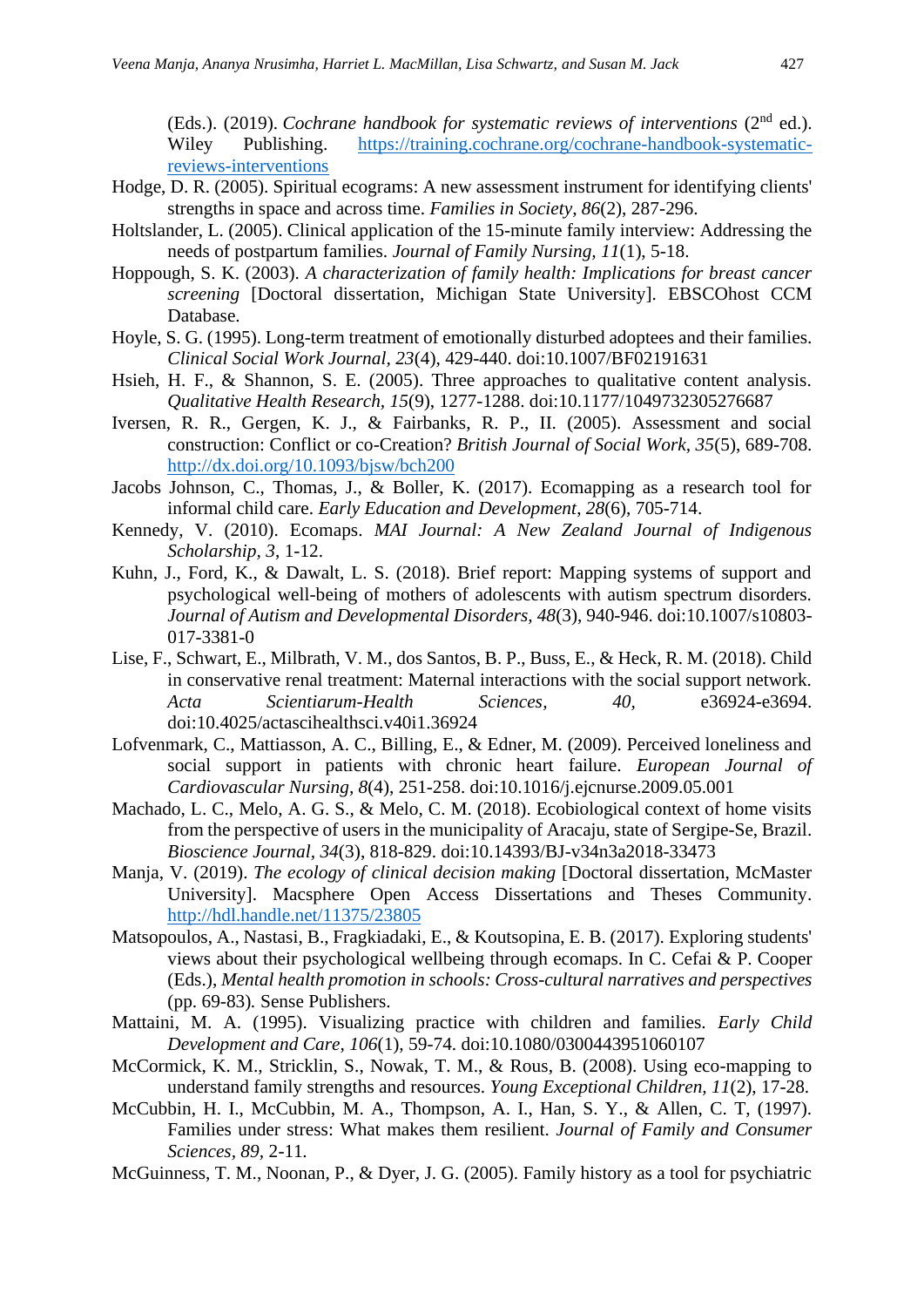nurses. *Archives of Psychiatric Nursing, 19*(3), 116-124. doi:10.1016/j.apnu.2005.04.003

- Miles, M. B., Huberman, A. M., & Saldaña, J. (2014). *Qualitative data analysis*: *A methods sourcebook*. Sage.
- Miller, V. J., Fields, N. L., Adorno, G., & Smith-Osborne, A. (2017). Using the eco-map and ecosystems perspective to guide skilled nursing facility discharge planning. *Journal of Gerontological Social Work, 60*(6-7), 504-518. <http://dx.doi.org/10.1080/01634372.2017.1324548>
- Morse, J. M. (2016). *Qualitative health research: Creating a new discipline*. Routledge.
- Mudry, T., Eastlick Kushner, K., & Neufeld, A. (2010). Employed mothers' worker ideology and social support network composition. *Qualitative Health Research, 20*(7), 905-921.
- Nascimento, L. C., Dantas, I. R. O., Andrade, R. D., & de Mello, D. F. (2014). Genogram and ecomap: Brazilian nursing contributions. *Texto e Contexto Enfermagem, 23*(1), 211- 220. doi:10.1590/S0104-07072014000100025
- Nastasi, B. K., Jayasena, A., Summerville, M., & Borja, A. P. (2011). Facilitating long-term recovery from natural disasters: Psychosocial programming for Tsunami-affected schools of Sri Lanka. *School Psychology International, 32*(5), 512-532. doi:10.1177/0143034311402923
- Nguyen, H. N., Grafsky, E. L., & Munoz, M. (2016). The use of ecomaps to explore sexual and gender diversity in couples. *Journal of Family Psychotherapy, 27*(4), 308-314. doi:10.1080/08975353.2016.1235433
- Nishimoto, C. L. J., & Duarte, E. D. (2014). Family organization for the care of children with chronic conditions, discharged from the neonatal intensive care unit. *Texto e Contexto Enfermagem, 23*(2), 318-327. doi:10.1590/0104-07072014001330013
- Okido, A. C. C., Pizzignacco, T. M. P., Furtado, M. C. C., & Lima, R. A. G. (2012). Technology-dependent children: The maternal care experience. *Revista da Escola de Enfermagem, 46*(5), 1066-1073. doi:10.1590/S0080-62342012000500005
- Olsen, S., Dudley-Brown, S., & McMullen, P. (2004). Case for blending pedigrees, genograms and ecomaps: Nursing's contribution to the 'big picture'. *Nursing & Health Sciences, 6*(4), 295-308.
- Orr, E., Ballantyne, M., Gonzalez., A., & Jack, S. M. (2020). Methods for enhancing the quality and depth of interview data in applied qualitative health research. *Advances in Nursing Science, 43*(3), 202-213.
- Perez, L. A., Natividad, L., Chung, W., Haddock, R. L., Wenzel, L., & Hubbell, F. A. (2010). Social support for chamorro breast cancer survivors on Guam. *Californian Journal of Health Promotion, 8*(2), 63-72.
- Peters, J. A., Hoskins, L., Prindiville, S., Kenen, R., & Greene, M. H. (2006). Evolution of the colored eco-genetic relationship map (CEGRM) for assessing social functioning in women in hereditary breast-ovarian (HBOC) families. *Journal of Genetic Counseling, 15*(6), 477-489.<http://dx.doi.org/10.1007/s10897-006-9042-7>
- Peters, J. A., Kenen, R., Giusti, R., Loud, J., Weissman, N., & Greene, M. H. (2004). Exploratory study of the feasibility and utility of the colored eco-genetic relationship map (CEGRM) in women at high genetic risk of developing breast cancer. *American Journal of Medical Genetics Part A, 130A*(3), 258-264. doi:10.1002/ajmg.a.30271
- Pinto, B. K., Muniz, R. M., do Amaral, D. E. D., das Neves, F. B., Viegas, A. D., & Barboza, M. C. N. (2017). Supportive social network to men who survived cancer: Ethnographic case study. *Revista De Pesquisa-Cuidado E Fundamental Online, 9*(3), 776-785. doi:10.9789/2175-5361.2017.v913.776-785
- Praeger, S. G., & Martin, L. S. (1994). Using genograms and ecomaps in schools. *Journal of School Nursing, 10*(4), 34-40.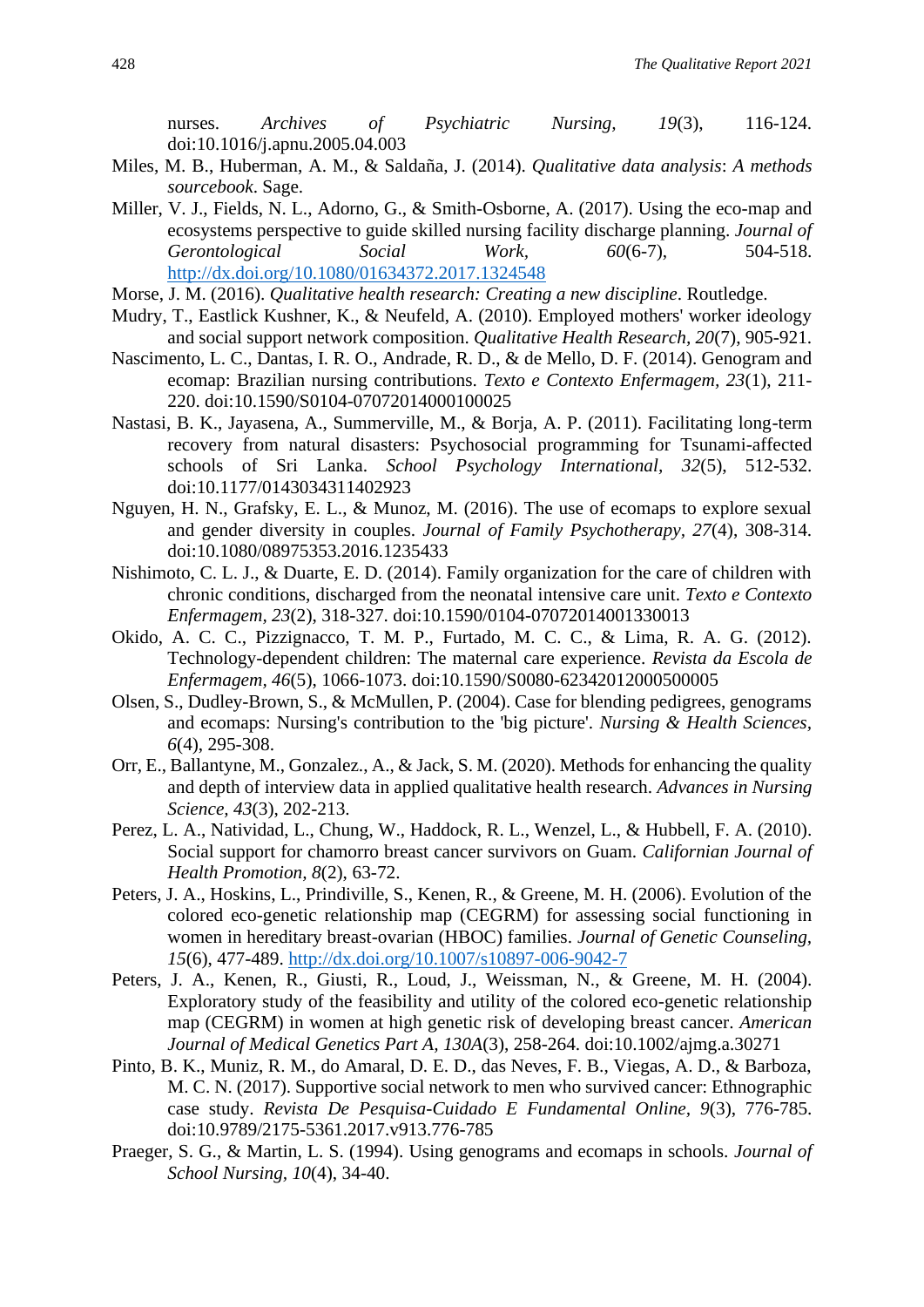- Ray, R. A., & Street, A. F. (2005a). Ecomapping: An innovative research tool for nurses. *Journal of advanced nursing, 50*(5), 545-552. doi:10.1111/j.1365-2648.2005.03434.x
- Ray, R. A., & Street, A. F. (2005b). Who's there and who cares: Age as an indicator of social support networks for caregivers among people living with motor neurone disease. *Health and Social Care in the Community, 13*(6), 542-552.
- Reblin, M., Ketcher, D., Forsyth, P., Mendivil, E., Kane, L., Pok, J., Meyer, M., Wu, Y.P., Agutter, J. (2018). Feasibility of implementing an electronic social support and resource visualization tool for caregivers in a neuro-oncology clinic. *Support Care Cancer, 26*(12), 4199-4206. doi:10.1007/s00520-018-4293-z
- Reblin, M., Wu, Y. P., Pok, J., Kane, L., Colman, H., Cohen, A. L., Mendivil, E., Warner, E. L., Meyer, M., Agutter, J. (2017). Development of the electronic social network assessment program using the center for ehealth and wellbeing research roadmap. *JMIR Human Factors, 4*(3), e23. doi:10.2196/humanfactors.7845
- Rempel, G. R., Neufeld, A., & Kushner, K. E. (2007). Interactive use of genograms and ecomaps in family caregiving research. *Journal of Family Nursing, 13*(4), 403-419.
- Richardson, B., & Derezotes, D. (2010). Measuring change in disproportionality and disparities: Three diagnostic tools. *Journal of Health & Human Services Administration, 33*(3), 323-352.
- Rickert, D., & Rettig, K. D. (2006). Family support ecomaps: Visual portrayals of resources for children. *Journal of Divorce & Remarriage, 46*(1-2), 85-106. doi:10.1300/J087v46n01\_05
- Rocha, S. M. M., Nogueira, M. L., & Cesario, M. (2009). Social support and networks in health promotion of older people: a case study in Brazil. *International Journal of Older People Nursing*, *4*(4), 288-298.
- Rodrigues, B. C., Mazza, V. A., & Higarashi, I. H. (2014). Social support network of nurses for the care of their own children. *Texto e Contexto Enfermagem, 23*(2), 460-468. doi:10.1590/0104-07072014001070013
- Roque, E. M. D. S. T., & Ferriani, M. D. G. C. (2007). A study about families of children and teenagers who were victims of violence and faced judicial intervention. *Revista Latino-Americana de Enfermagem, 15*(4), 549-555.
- Simpionato, É., Correia, C. C., & Rocha, S. M. M. (2005). Family history of children with chronic kidney failure: Data collection. *Revista Brasileira de Enfermagem, 58*(6), 682- 686.
- Simpson, G. M., & Lawrence-Webb, C. (2009). Responsibility without community resources: Informal kinship care among low-income, African American grandmother caregivers. *Journal of Black Studies, 39*(6), 825-847. doi:10.1177/0021934707303631
- Stokols, D., Misra, S., Moser, R. P., Hall, K. L., & Taylor, B. K. (2008). The ecology of team science: Understanding contextual influences on transdisciplinary collaboration. *American Journal of Preventive Medicine, 35*(2, Supplement), S96-S115. <https://doi.org/10.1016/j.amepre.2008.05.003>
- Summerville, M. (2018). *Young children's relationships: Ecomaps by African American kindergarten and first grade children in New Orleans* [Doctoral dissertation, Tulane University School of Science and Engineering]. Tulane University Theses and Dissertation **Archive.** Archive. [https://digitallibrary.tulane.edu/islandora/object/tulane%3A77008/datastream/PDF/vie](https://digitallibrary.tulane.edu/islandora/object/tulane%3A77008/datastream/PDF/view) [w](https://digitallibrary.tulane.edu/islandora/object/tulane%3A77008/datastream/PDF/view)
- Sutton, A. D. B. (2012). *A critical ethnography exploring African American biological parents' experiences with child welfare service providers* [Doctoral dissertation, Michigan State University]. MSU Libraries Digital Repository.<https://d.lib.msu.edu/etd/1065>
- Tsibidaki, A., & Tsamparli, A. (2007). Support networks for the Greek family with preschool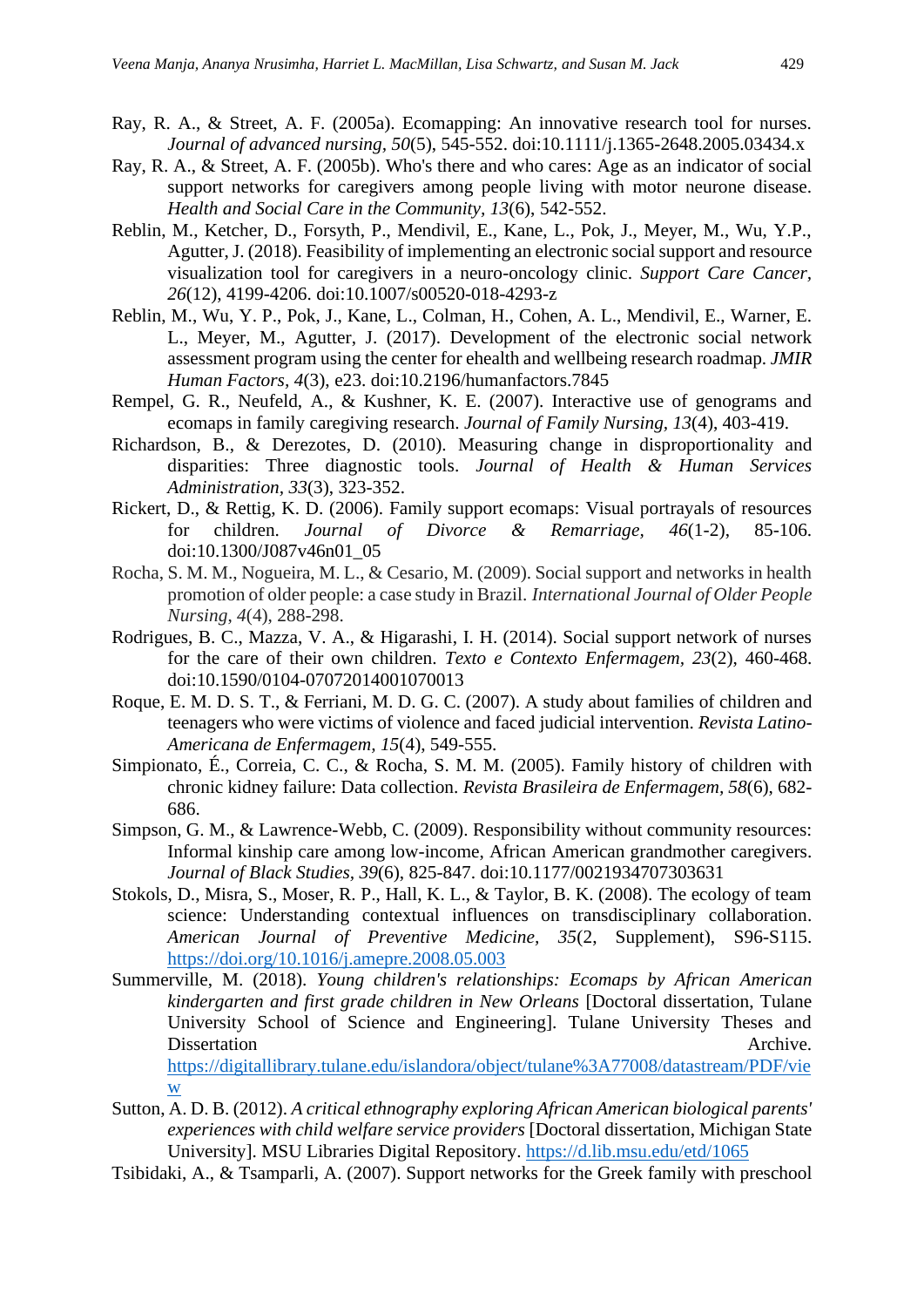or school-age disabled children. *Electronic Journal of Research in Educational Psychology, 5*(12), 283-306.

- Umoquit, M. J., Tso, P., Burchett, H. E. D., & Dobrow, M. J. (2011). A multidisciplinary systematic review of the use of diagrams as a means of collecting data from research subjects: Application, benefits and recommendations. *BMC Medical Research Methodology*, *11*, 1-10. doi:10.1186/1471-2288-11-11
- Valentine, D. P. (1993). Children with special needs: Sources of support and stress for families. *Journal of Social Work & Human Sexuality, 8*(2), 107-121. doi:10.1300/J291v08n02\_06
- Waldrop, D. P. (2006). Caregiving systems at the end of life: How informal caregivers and formal providers collaborate. *Families in Society, 87*(3), 427-437.
- Washington, L. (2009). A contextual analysis of caregivers of children with disabilities. *Journal of Human Behavior in the Social Environment, 19*(5), 554-571.
- Wheeldon, J., & Faubert, J. (2009). Framing experience: Concept maps, mind maps, and data collection in qualitative research. *International Journal of Qualitative Methods, 8*(3), 68-83. doi:10.1177/160940690900800307
- Whittemore, R., & Knafl, K. (2005). The integrative review: Updated methodology. *Journal of Advanced Nursing*, *52*(5), 546-553.
- Woodgate, R. L., Edwards, M., Ripat, J. D., Rempel, G., & Johnson, S. F. (2016). Siblings of children with complex care needs: Their perspectives and experiences of participating in everyday life. *Child: Care, Health and Development, 42*(4), 504-512. doi:10.1111/cch.12345
- Yarwood, J., Richardson, A., & Watson, P. (2016). Public health nurses endeavours with families using the 15 minute interview. *Nursing Praxis in New Zealand, 32*(3), 20-30.
- Zanatta, E. A., & Motta, M. G. C. (2015). Violence in the view of young people in the perspective of corporeality and vulnerability. *Texto e Contexto Enfermagem, 24*(2), 476-485. doi:10.1590/0104-07072015001302014
- Zanchetta, M. S., Cognet, M., Xenocostas, S., Aoki, D., & Talbot, Y. (2007a). Prostate cancer among Canadian men: A transcultural representation. *International Journal of Men's Health, 6*(3), 224-258.
- Zanchetta, M. S., Perreault, M., Kaszap, M., & Viens, C. (2007b). Patterns in information strategies used by older men to understand and deal with prostate cancer: An application of the modélisation qualitative research design. *International Journal of Nursing Studies, 44*(6), 961-972.
- Zimet, G. D., Dahlem, N., Zimet, S. G., & Farley, G. K. (1994). The multidimensional scale of perceived social support. *Journal of Personality Assessment, 52(1),* 30-41*.*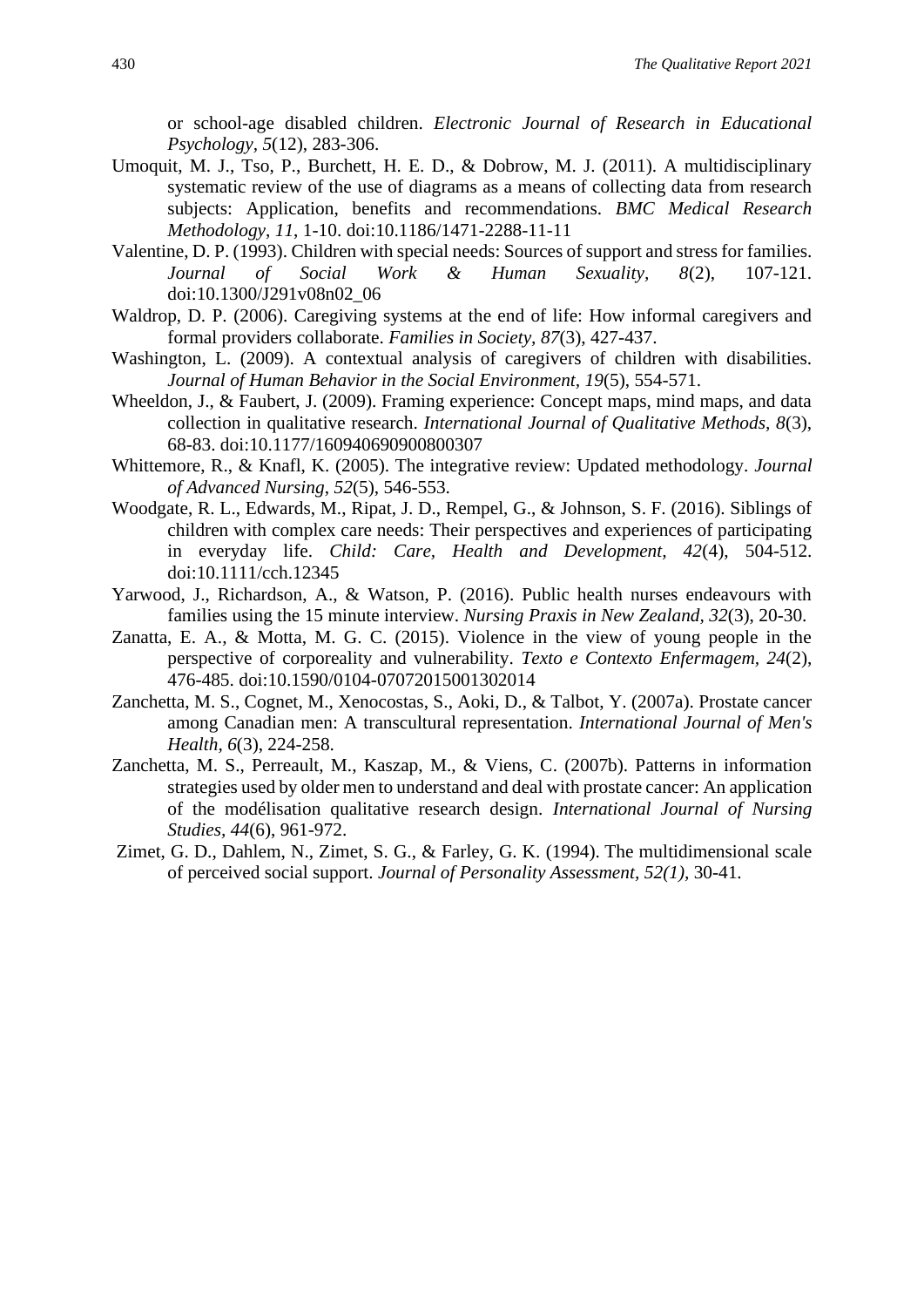### **Appendix A**

#### **Literature Search Results**



CINAHL 0 Nursing and Allied Science literature PAIS Index - Public Affairs and Public Policy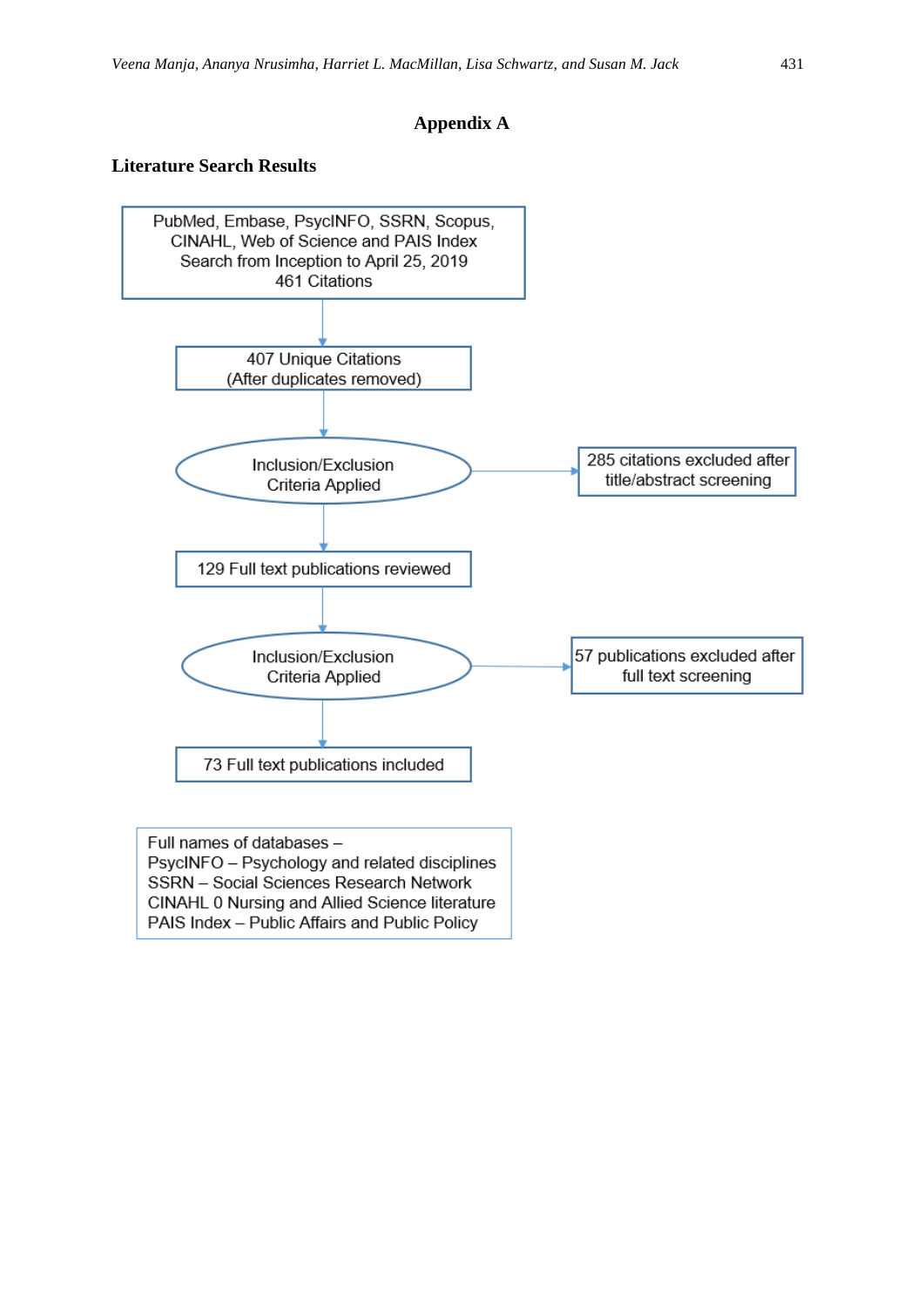## **Appendix B**

Steps in Data Analysis: An outline of the steps involved starting from data extraction to the result is presented below. We went through several more iterations of the tables between regrouping the data and reaching the final result presented in this paper.

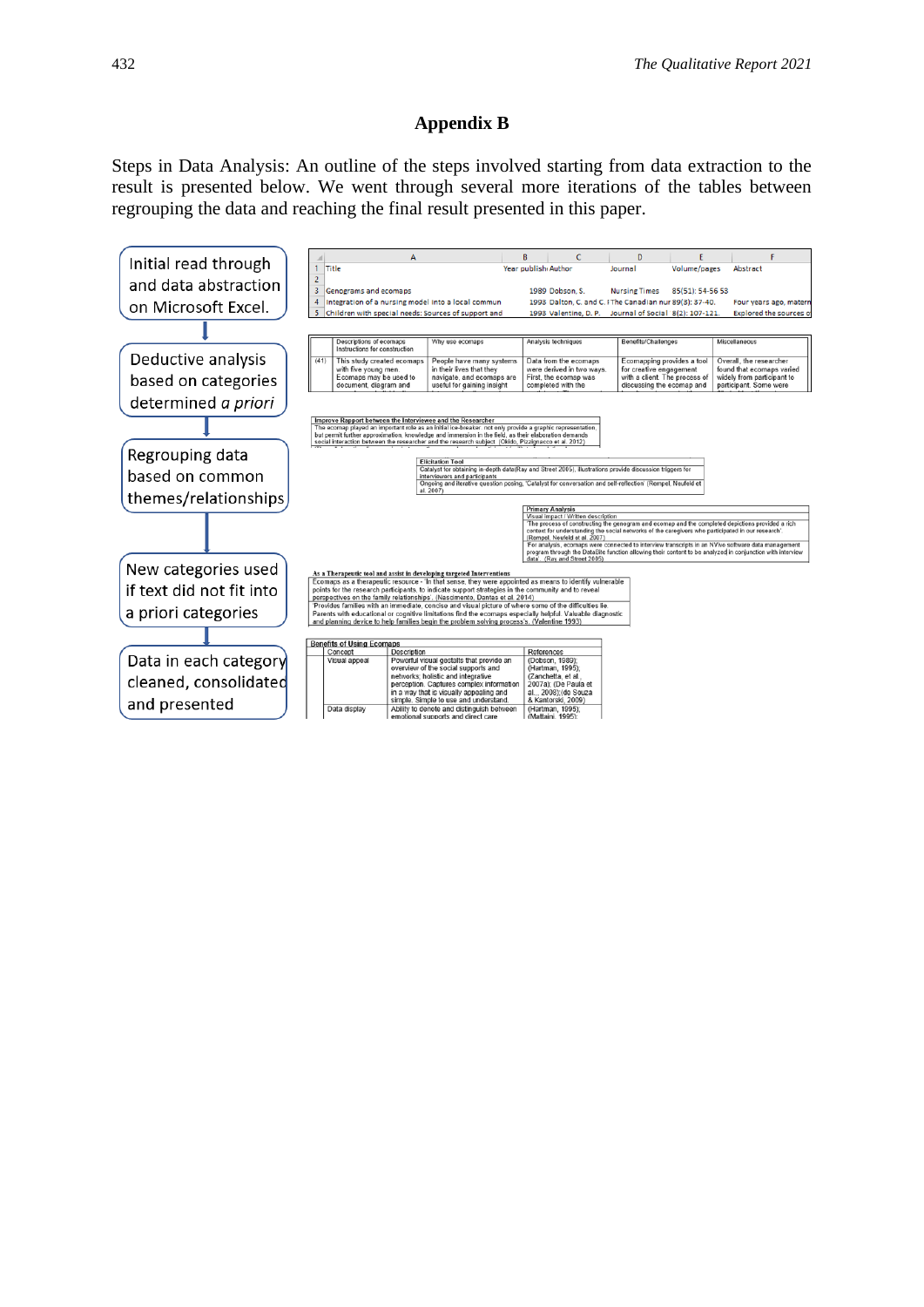# **Appendix C**

# **Table 1**

*Benefits of Using Ecomaps* 

|                        | <b>Benefits of Using Ecomaps</b>             |                                                                                                                                                                                                                                                                                                                                                                                                                                                                                                                                                                                         |                                                                                                                                                                                                                                                                                                            |  |  |
|------------------------|----------------------------------------------|-----------------------------------------------------------------------------------------------------------------------------------------------------------------------------------------------------------------------------------------------------------------------------------------------------------------------------------------------------------------------------------------------------------------------------------------------------------------------------------------------------------------------------------------------------------------------------------------|------------------------------------------------------------------------------------------------------------------------------------------------------------------------------------------------------------------------------------------------------------------------------------------------------------|--|--|
|                        | Concept                                      | Description                                                                                                                                                                                                                                                                                                                                                                                                                                                                                                                                                                             | References                                                                                                                                                                                                                                                                                                 |  |  |
|                        | Visual appeal                                | Powerful visual gestalts that provide an<br>overview of the social supports and<br>networks; holistic and integrative<br>perception. Captures complex information<br>in a way that is visually appealing and<br>simple. Simple to use and understand.                                                                                                                                                                                                                                                                                                                                   | de Souza & Kantorski,<br>2009; De Paula et al.,<br>2008; Dobson, 1989;<br>Hartman, 1995;<br>Zanchetta et al., 2007a                                                                                                                                                                                        |  |  |
| Data Presentation Tool | Data display                                 | Ability to denote and distinguish between<br>emotional supports and direct care through<br>additional notation.<br>Rich and dynamic portrayal of complexity<br>of social connections and relationships<br>between individuals and communities.<br>Depth and reciprocity of relationships are<br>readily identified. Draws attention to<br>sources of stressors and support.<br>Ability to portray the duality (both<br>positive and aversive aspects may coexist<br>in relationships) of connections. Discloses<br>interactions that are not identified by<br>means of verbal language. | Baumgartner et al.,<br>2012; Charepe et al.,<br>2011; Crawford et al.,<br>2016; Doyle et al.,<br>2017; Hartman, 1995;<br>Holtslander, 2005;<br>Mattaini, 1995; Ray &<br>Street, 2005a;<br>Rodrigues et al., 2014;<br>Roque & Ferriani,<br>2007; Simpson $&$<br>Lawrence-Webb,<br>2009; Washington,<br>2009 |  |  |
|                        | Visual trigger<br>for elicitation<br>Improve | Visual trigger for discussion. Enhances<br>iterative question posing, the data<br>emerging from the construction of the<br>ecomap acts as a catalyst for obtaining<br>additional in-depth data.<br>Catalyst for conversation and improved<br>recall.<br>Generation of additional useful questions<br>during data generation and analysis.<br>Form of approximation and relational                                                                                                                                                                                                       | Crawford et al., 2016,<br>de Souza & Kantorski,<br>2009; Grant et al.,<br>2016; Okido et al.,<br>2012; Ray & Street,<br>2005a; Rempel et al.,<br>2007; Washington,<br>2009; Zanchetta et al.,<br>2007a<br>Nascimento et al.,                                                                               |  |  |
|                        | rapport<br>Collaborative<br>inquiry          | posture between the interviewer and<br>participant leading to an atmosphere of<br>equality and disclosure of sensitive<br>information. Due its conversational,<br>collaborative, and strengths-based<br>approach, it can be a good way to build<br>rapport with participants.                                                                                                                                                                                                                                                                                                           | 2014; Ray & Street,<br>2005a                                                                                                                                                                                                                                                                               |  |  |
| Data Collection Tool   | Increased<br>efficiency                      | Effective in getting a more complete<br>picture of the social context rapidly.<br>Efficiency in conducting follow-up<br>interviews by updating the diagram during<br>each interview.                                                                                                                                                                                                                                                                                                                                                                                                    | Clausson & Berg,<br>2008                                                                                                                                                                                                                                                                                   |  |  |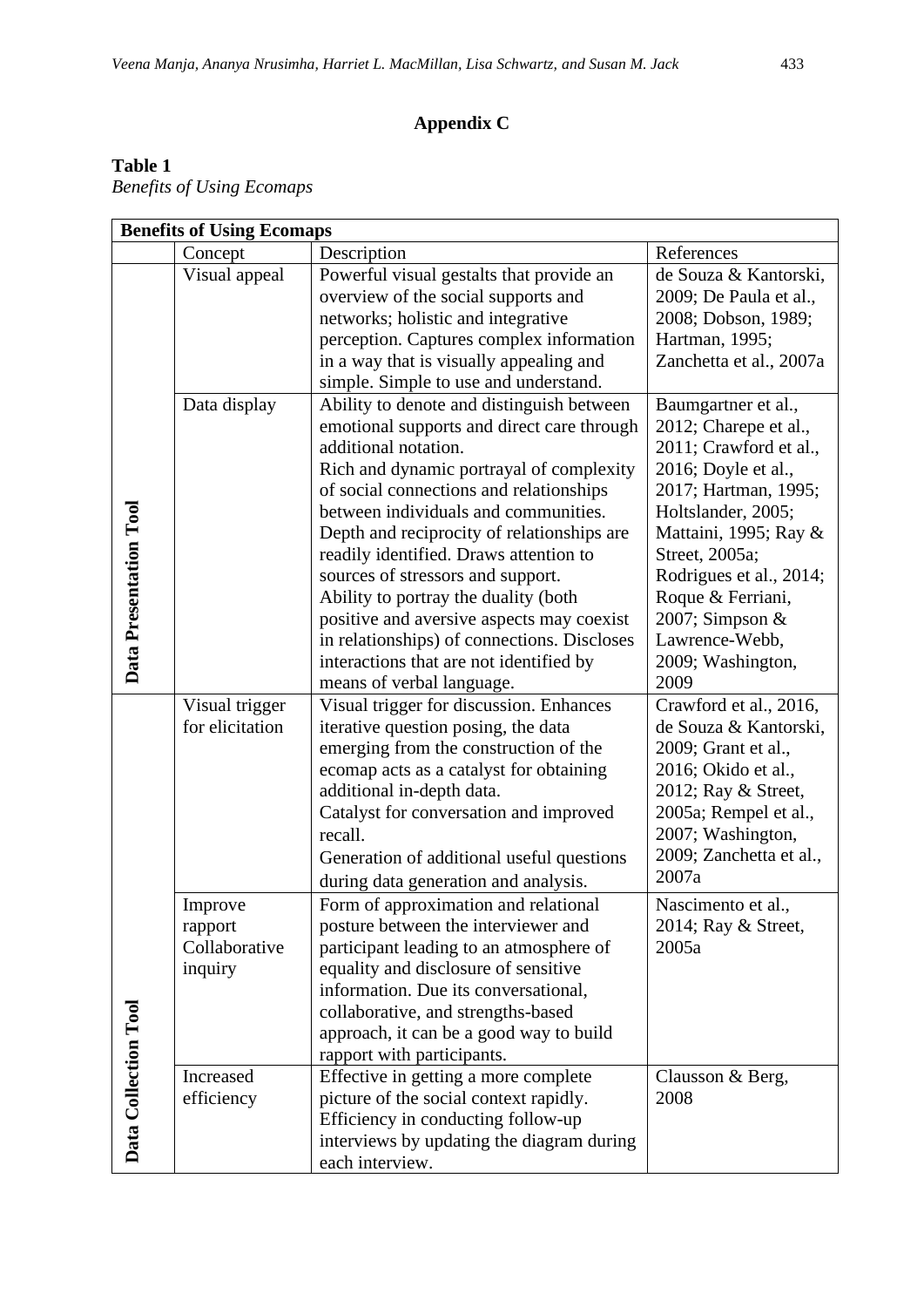|                    | Applicability   | Especially helpful for those with                                           | Correa et al., 2011;   |
|--------------------|-----------------|-----------------------------------------------------------------------------|------------------------|
|                    | across          | educational or cognitive limitations and                                    | Doyle et al., 2017;    |
|                    | populations     | participants with limited language skills.                                  | Rempel et al., 2007;   |
|                    | (due to         | Can be readily used with people of                                          | Summerville, 2018;     |
|                    | diagrammatic    | different linguistic and cultural                                           | Valentine, 1993        |
|                    | nature of the   | backgrounds as it does not present a high                                   |                        |
|                    | tool)           | literacy demand.                                                            |                        |
|                    | Adaptability,   | Adaptable to the size and content                                           | Crawford et al., 2016; |
|                    | creative        | (children, adult) of the cohort. Can depict                                 | McCormick et al.,      |
|                    | engagement      | current state and progress. An engaging                                     | 2008                   |
|                    |                 | and flexible research tool for                                              |                        |
|                    |                 | understanding complex childcare                                             |                        |
|                    |                 | arrangements and documenting social                                         |                        |
|                    |                 | networks. Allows for creativity of the                                      |                        |
|                    |                 | participant and researcher.                                                 |                        |
|                    | Ability to      | Feasible to gather extensive information                                    | McCormick et al.,      |
|                    | gather complex  | about families, their resources, and                                        | 2008                   |
|                    | data            | supports.                                                                   |                        |
|                    | Cultural        | Can be modified to be more culturally                                       | Nguyen et al., 2016;   |
|                    | sensitivity     | sensitive. Reflect the complex individual,                                  | Rempel et al., 2007    |
|                    |                 | dyadic, and group process frequently                                        |                        |
|                    |                 | present in the LGBQT communities.                                           |                        |
|                    |                 | Useful in diverse family structures and                                     |                        |
|                    |                 | participants with multiple minority                                         |                        |
|                    |                 | identities.                                                                 |                        |
|                    | Organizing      | Organizes a vast amount of information                                      | Hartman, 1995;         |
|                    | voluminous      | and variables to visually portray the                                       | McCormick et al.,      |
|                    | data            | participant/family within a social context                                  | 2008; Praeger &        |
|                    |                 | Analysis method to organize vast data.                                      | Martin, 1994;          |
| Organization       |                 |                                                                             | Waldrop, 2006          |
|                    | Recognizing     | Rich contextual foundation. Organizes and                                   | Perez et al., 2010;    |
|                    | contextual      | depicts information about network size,                                     | Reblin et al., 2017;   |
|                    | influences      | strength, quality, and function, and                                        | Rempel et al., 2007    |
| Data<br>Tool       |                 | identifies barriers to support.                                             |                        |
|                    | Identify change | Ecomap photocopied between interviews                                       | Ray & Street, 2005b    |
|                    | over time       | and alterations made to the original.                                       |                        |
|                    |                 |                                                                             |                        |
|                    | Identify        | Identification of emerging themes and                                       | Grant et al., 2016     |
|                    |                 |                                                                             |                        |
|                    | emerging        | patterns related to the participant's                                       |                        |
|                    | themes          | reflections related to the ecomap.                                          |                        |
|                    | Observer        | Using an outside coder to develop                                           | Waldrop, 2006          |
|                    | triangulation   | ecomaps led to "observer triangulation," a                                  |                        |
|                    |                 | strategy to enhance rigor and limit bias.                                   |                        |
|                    | Secondary       |                                                                             | Mudry et al., 2010     |
|                    | Analysis        | Ecomap created based on initial interview,                                  |                        |
|                    |                 | changes documented on subsequent                                            |                        |
|                    |                 | interviews to reveal change in networks.                                    |                        |
|                    | Methodological  | By ensuring a fit between research                                          | Mudry et al., 2010     |
| Data Analysis Tool | coherence       | questions, the ethnographic method, use of<br>content analysis and ecomaps. |                        |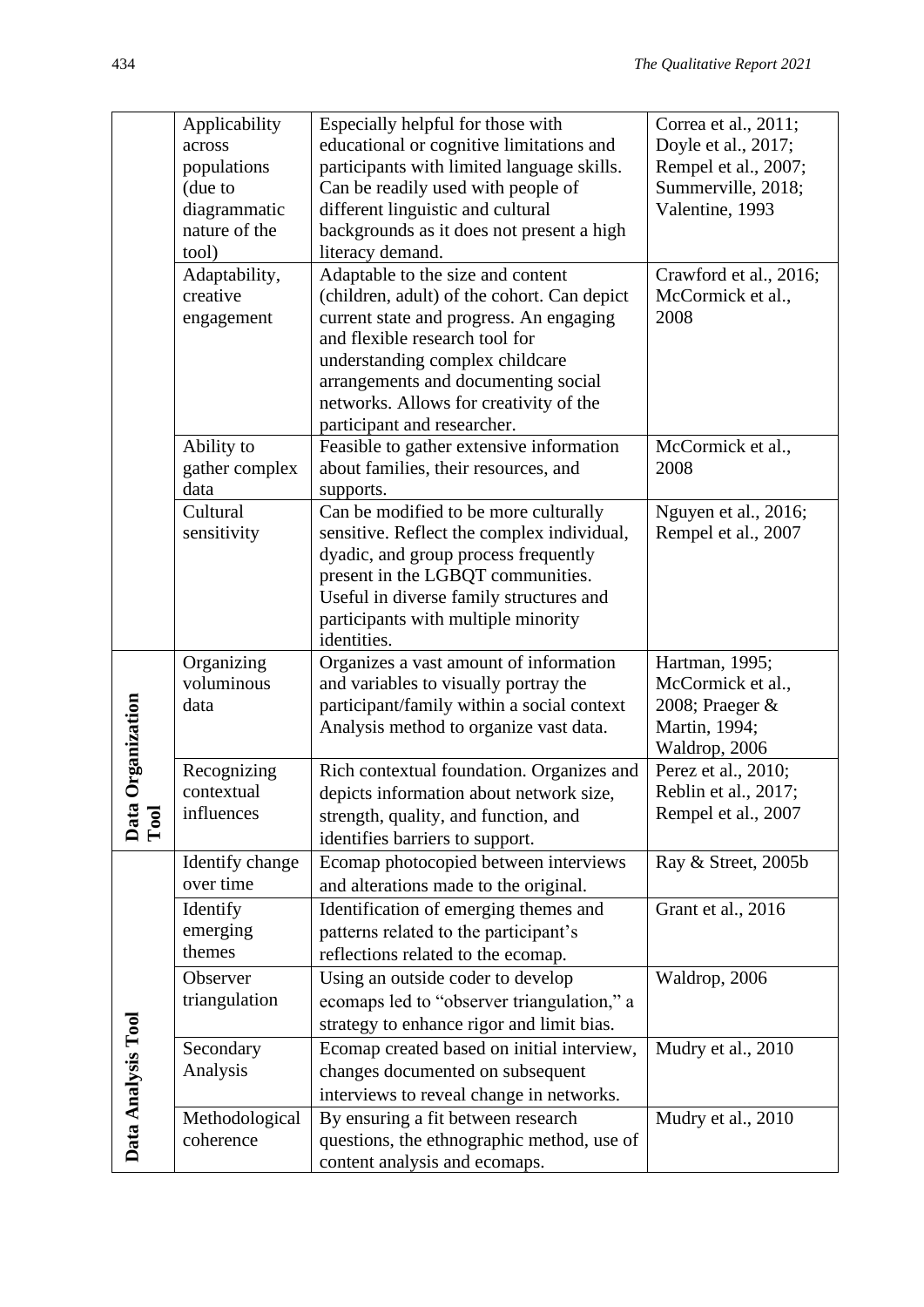|                                                                    | Diagnostic and     | Valuable diagnostic and planning tool.                    | Lise et al., 2018;      |
|--------------------------------------------------------------------|--------------------|-----------------------------------------------------------|-------------------------|
|                                                                    | planning           | Identify sources of variation across                      | Valentine, 1993         |
|                                                                    | applications       | different providers and families.                         |                         |
|                                                                    | Plan and guide     | Guide nursing intervention – suggest new                  | Machado et al., 2018;   |
|                                                                    | interventions      | family dynamics. A tool to plan and                       | Miller et al., 2017;    |
|                                                                    | including          | measure change. Visualize unrealized                      | Reblin et al., 2017;    |
|                                                                    | discharge          | social resources and build communication                  | Richardson &            |
|                                                                    | planning. Plan     | and rapport. Excellent supplemental tool                  | Derezotes, 2010;        |
|                                                                    | and measure        | to develop a clear picture of the client-                 | Simpionato et al., 2005 |
| A Diagnostic, Planning and Implementation Tool in Research Studies | change             | systems strengths and needs.                              |                         |
|                                                                    | An                 | Allow participants to externalize their                   | Crawford et al., 2016;  |
|                                                                    | empowering         | emotions when sharing history of personal                 | Doyle et al., 2017;     |
|                                                                    | tool to facilitate | trauma. Help users to work on bonds that                  | Nascimento et al.,      |
|                                                                    | change             | need to be kept, broken, or strengthened as               | 2014; Nguyen et al.,    |
|                                                                    |                    | social support. Indicate support strategies               | 2016                    |
|                                                                    |                    | that offer hope and incentives for growth                 |                         |
|                                                                    |                    | and sustenance.                                           |                         |
|                                                                    | Considering        | Portray the influence of contextual factors               | Dobson, 1989;           |
|                                                                    | contextual         | on illnesses and management. Highlights                   | Hartman, 1995;          |
|                                                                    | influences         | the nature of interfaces, conflicts to be                 | McGuinness et al.,      |
|                                                                    | when               | mediated, bridges to be built and resources               | 2005; Praeger &         |
|                                                                    | implementing       | to be sought; tool in planning intervention.              | Martin, 1994;           |
|                                                                    | change over        |                                                           | Richardson &            |
|                                                                    | time               |                                                           | Derezotes, 2010         |
|                                                                    | Allocation and     | Displays the nature of boundaries and                     | Dobson, 1989;           |
|                                                                    | flow of            | resources. Assess if energy and time are                  | Hartman, 1995;          |
|                                                                    | resources          | being optimally assigned to support                       | Richardson &            |
|                                                                    |                    | subjects. Inform development of programs                  | Derezotes, 2010;        |
|                                                                    |                    | and resources.                                            | Rocha et al., 2009;     |
|                                                                    |                    |                                                           | Valentine, 1993         |
|                                                                    | Record keeping     | Tool for record keeping, portray the past                 | Hartman, 1995           |
|                                                                    |                    | and the future, evaluate outcomes and<br>document change. |                         |
| keeping Tool                                                       |                    |                                                           |                         |
| Record                                                             |                    |                                                           |                         |
|                                                                    |                    |                                                           |                         |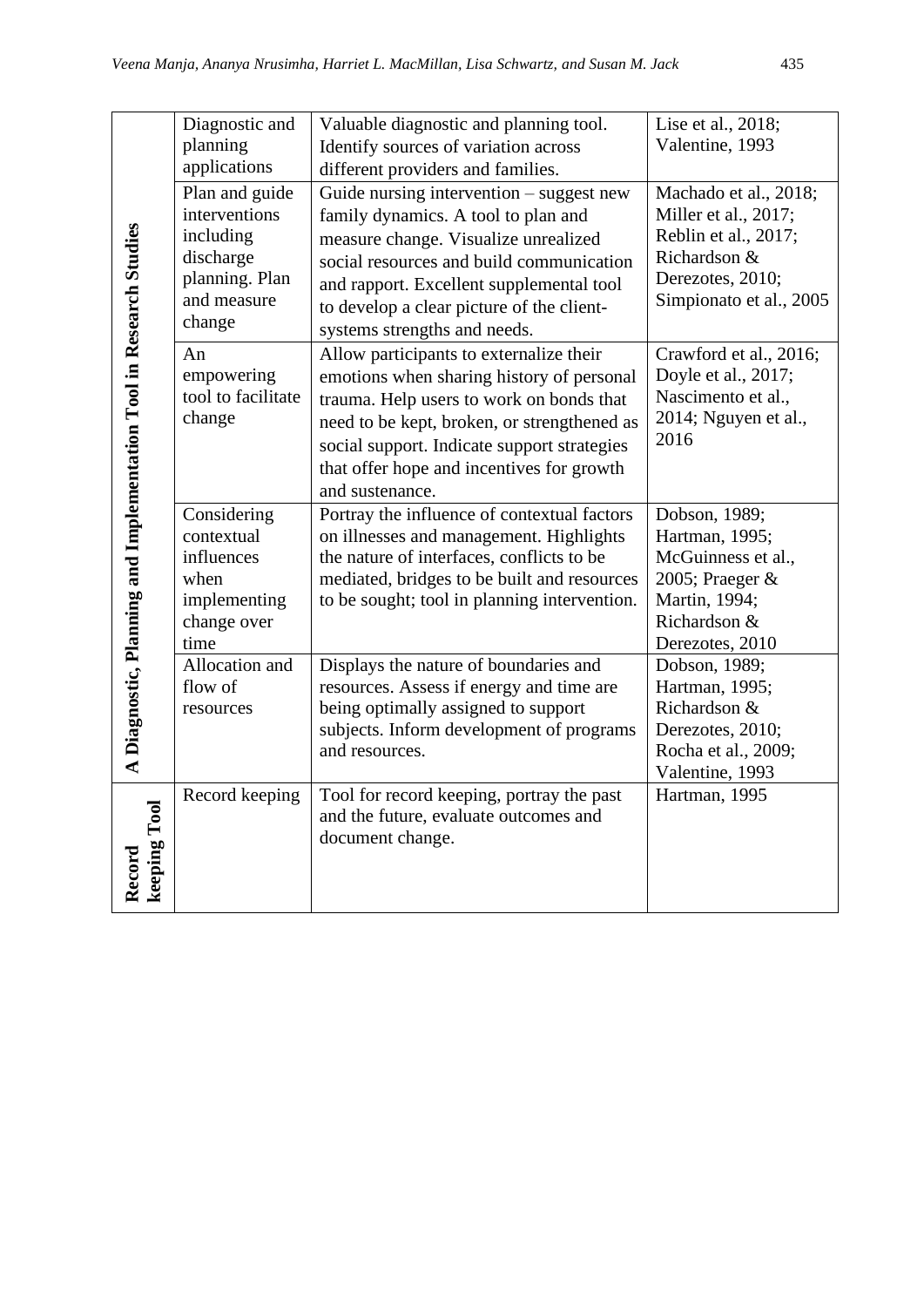| Challenges in using ecomaps |  |  |
|-----------------------------|--|--|
|                             |  |  |

| Challenges with using an ecomap |                                                        |                      |  |  |
|---------------------------------|--------------------------------------------------------|----------------------|--|--|
| Concept                         | Description                                            | References           |  |  |
| Need for                        | Additional time allocation for training and            | Bravington & King,   |  |  |
| additional                      | appropriate instruction and support during             | 2018; Reblin et al., |  |  |
| $resources - time$              | construction of the ecomap. Training to instruct       | 2017                 |  |  |
| and training                    | participants in the construction of the ecomap. In     |                      |  |  |
|                                 | large studies with multiple researchers, uniformity    |                      |  |  |
|                                 | of instruction is essential for unbiased results.      |                      |  |  |
|                                 | May be a barrier in research in a clinical setting     |                      |  |  |
|                                 | where clinic workflow needs to be maintained.          |                      |  |  |
| Accuracy of                     | Variable accuracy of construction due to issues        | Bravington & King,   |  |  |
| construction                    | related to variable instructions, comprehension,       | 2018; de Souza &     |  |  |
|                                 | and ability. When drawn in a group setting, the        | Kantorski, 2009      |  |  |
|                                 | expectations and perceptions of others present may     |                      |  |  |
|                                 | influence the drawing of ecomaps.                      |                      |  |  |
| Need to address                 | Potential challenges in addressing issues raised by    | Reblin et al., 2017  |  |  |
| issues raised                   | caregivers when constructing the ecomap.               |                      |  |  |
| Varying                         | Different members of a group may have different        | Simpionato et al.,   |  |  |
| perspectives need               | discordant perspectives on relationships, may be       | 2005                 |  |  |
| to be considered                | addressed by constructing ecograms from different      |                      |  |  |
|                                 | perspectives.                                          |                      |  |  |
| Simplify complex                | Potential to miss complexity due to diagrammatic       | Simpionato et al.,   |  |  |
| experiences or                  | mode of data collection.                               | 2005                 |  |  |
| relationships                   |                                                        |                      |  |  |
| Confidentiality                 | Confidentiality may be an issue when sharing data      | Kennedy, 2010;       |  |  |
|                                 | with family members. May be mitigated by               | Nguyen et al.,       |  |  |
|                                 | negotiating agreements to share data. Insufficient     | 2016; Rempel et al., |  |  |
|                                 | as a stand-alone tool, need simultaneous               | 2007                 |  |  |
|                                 | interviews in order to provide situational context.    |                      |  |  |
|                                 | Concern for secondhand disclosure.                     |                      |  |  |
| <b>Ethical challenges</b>       | Interpretation of an ecomap has the potential to be    | Iversen et al., 2005 |  |  |
|                                 | sexist, paternalistic, patronizing, and insensitive to |                      |  |  |
|                                 | issues of cultural diversity and societal differences  |                      |  |  |
|                                 | in power.                                              |                      |  |  |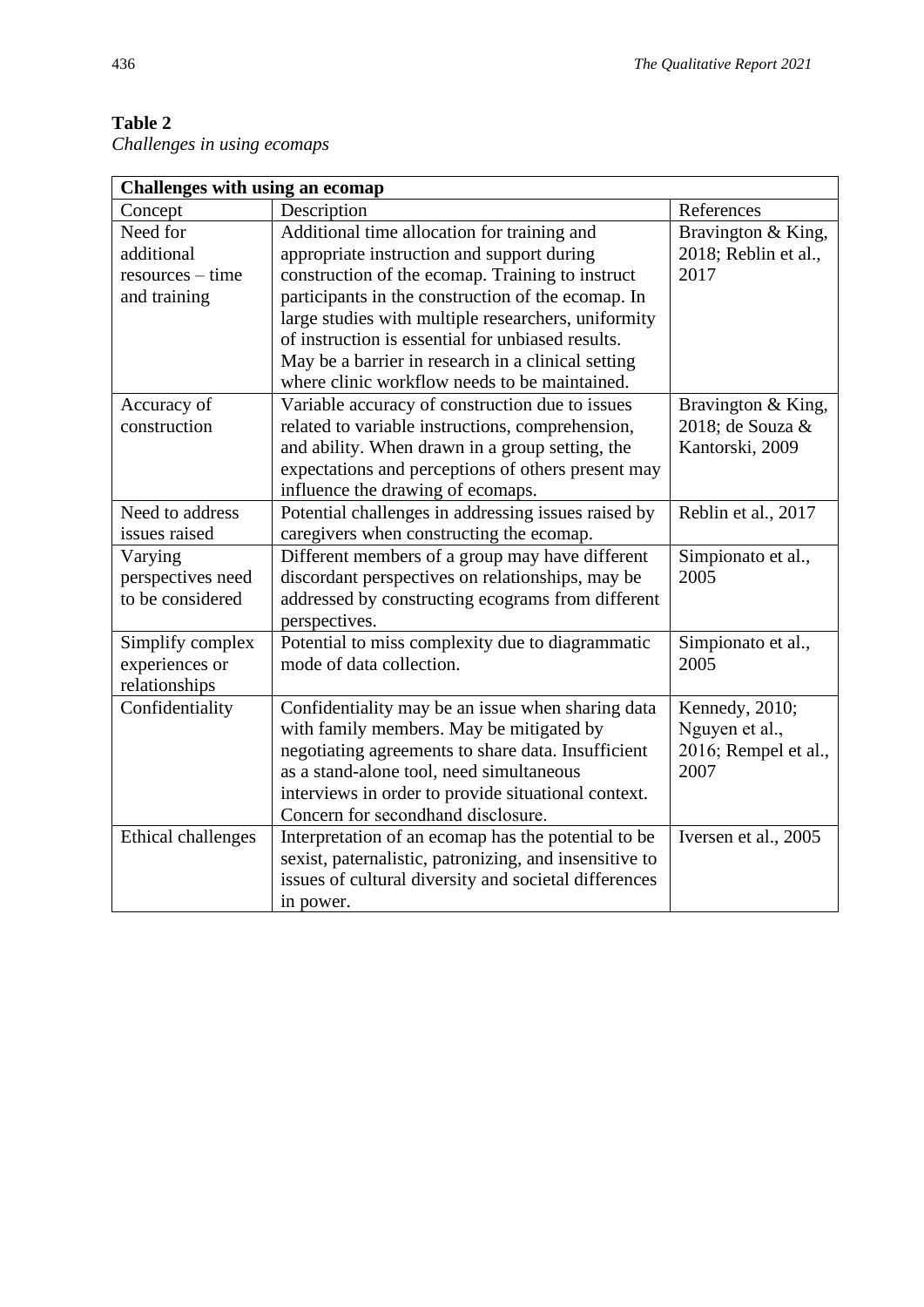# **Table 3**

*Methods for analysis of ecomaps*

| Analysis of Ecomaps (Primary Analysis of ecomap data) |                   |                                                                                                |                                        |  |
|-------------------------------------------------------|-------------------|------------------------------------------------------------------------------------------------|----------------------------------------|--|
|                                                       | Concept           | Description                                                                                    | References                             |  |
|                                                       | Visual            | Depth and reciprocity of relationships was                                                     | Washington, 2009;                      |  |
|                                                       | Impression        | readily identified. Conflictual relationships                                                  | Zanatta & Motta,                       |  |
|                                                       |                   | were easily identified on visual inspection of                                                 | 2015                                   |  |
|                                                       |                   | the ecomap.                                                                                    |                                        |  |
|                                                       | Connecting the    | Connected to interview transcripts in an                                                       | Ray & Street,                          |  |
|                                                       | ecomap with the   | NVivo software data management program                                                         | 2005b; Rocha et al.,                   |  |
|                                                       | interview         | through the Databite function allowing the                                                     | 2009                                   |  |
|                                                       |                   | contents to be analyzed in conjunction with the                                                |                                        |  |
|                                                       |                   | interview data. Transcribed interviews and                                                     |                                        |  |
|                                                       |                   | ecomaps were submitted to first reading in                                                     |                                        |  |
|                                                       |                   | search of hypotheses or guiding questions.                                                     |                                        |  |
|                                                       | Data              | Concurrent and comparative analysis of                                                         | Doyle et al., 2017;                    |  |
|                                                       | triangulation     | ecomap and interview data. Data from                                                           | Hoppough, 2003;                        |  |
|                                                       |                   | ecomaps and interviews were triangulated to                                                    | Kennedy, 2010;                         |  |
|                                                       |                   | authenticate the themes presented. Results of                                                  | Ray & Street,                          |  |
|                                                       |                   | thematic analysis of interview data were                                                       | 2005b; Rempel et                       |  |
|                                                       |                   | correlated with ecomapping results. Verbal                                                     | al., 2007; Simpson                     |  |
|                                                       |                   | and visual data collected and analyzed.                                                        | & Lawrence-Webb,                       |  |
|                                                       |                   | Triangulation upon comparison of interview                                                     | 2009; Washington,<br>2009              |  |
|                                                       |                   | and ecomap findings.                                                                           |                                        |  |
| tial Analysis and Coding                              | Comparing         | Comparative analysis to determine content and                                                  | Ray & Street,                          |  |
|                                                       | evolution of      | function of ecomap, changes that occurred                                                      | 2005b                                  |  |
|                                                       | ecomaps over      | between interviews and recurrent patterns of                                                   |                                        |  |
|                                                       | time              | relationships across interviews                                                                |                                        |  |
|                                                       | Member            | Encouraged member checking to ensure that                                                      | Summerville, 2018                      |  |
|                                                       | checking          | labelling was accurate.                                                                        |                                        |  |
|                                                       | Inductive versus  | Deductive (based on a-priori (etic) themes                                                     | Borja, 2017;                           |  |
|                                                       | deductive coding  | from the literature) and inductive coding of                                                   | Summerville, 2018                      |  |
| İni                                                   |                   | ecomap narratives. Deductive coding followed                                                   |                                        |  |
|                                                       |                   | by inductive coding during.                                                                    |                                        |  |
|                                                       | Number of         | Descriptive statistics of connection types                                                     | Correa et al., 2011;                   |  |
|                                                       | relationships     | between the participants and the system within                                                 | Filizola et al., 2011;                 |  |
|                                                       | mean (Standard    | each ecosystem level and the total ecosystem                                                   | Kuhn et al., 2018;                     |  |
|                                                       | Deviation/range), | calculated and reported. Number of                                                             | Machado et al.,<br>2018; Perez et al., |  |
|                                                       | percentages       | relationships calculated (mean, range). Data<br>collated numerically to illustrate networks of | 2010; Ray & Street,                    |  |
|                                                       |                   | support. Ecomaps were digitized and                                                            | 2005b; Valentine,                      |  |
| Quantitative Analysis                                 |                   | described, data collated and transformed into                                                  | 1993                                   |  |
|                                                       |                   | simple percentages of different types of                                                       |                                        |  |
|                                                       |                   | networks and connections.                                                                      |                                        |  |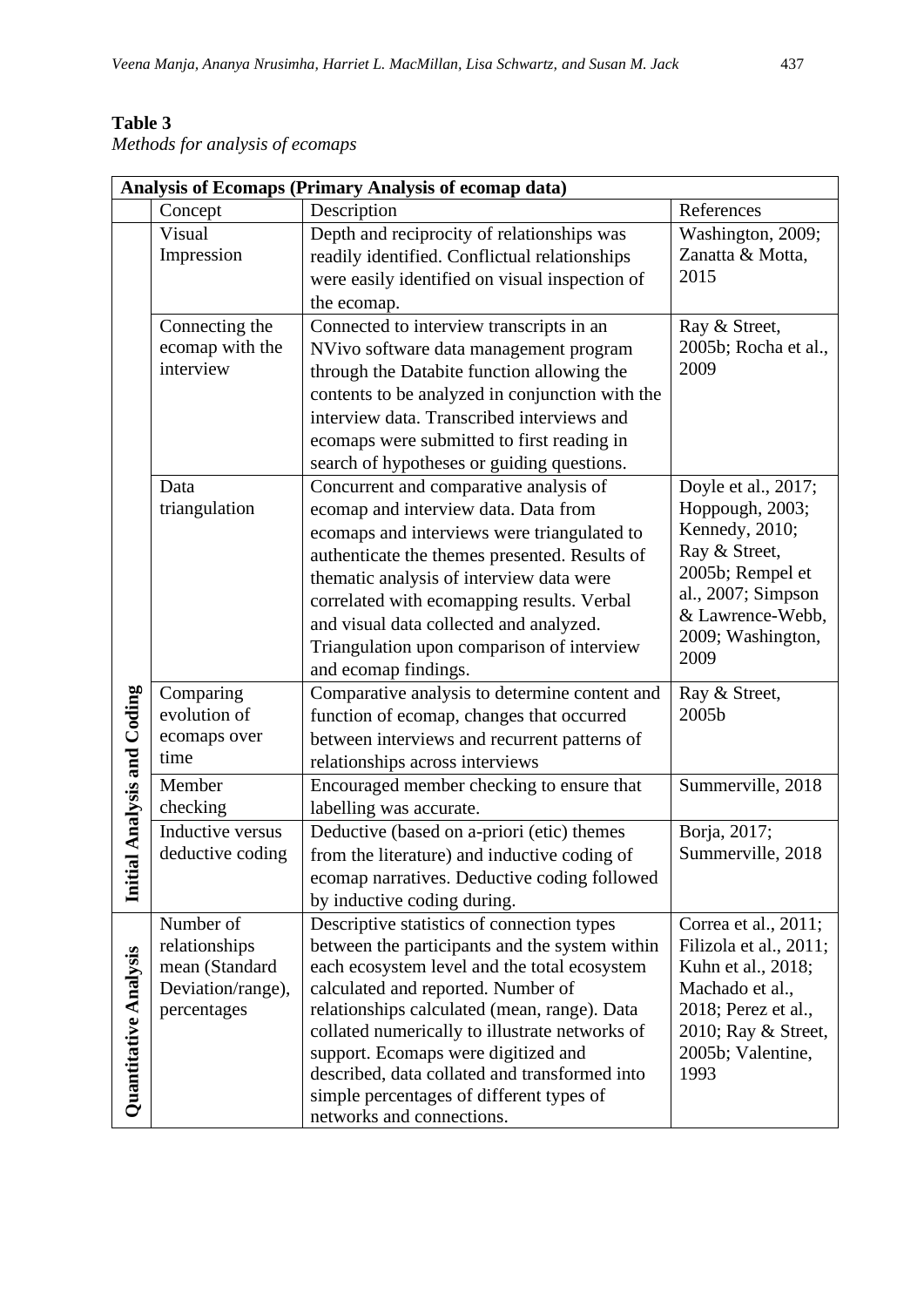|                      | Parametric versus  | Non-parametric tests used when assumption of     | Summerville, 2018             |
|----------------------|--------------------|--------------------------------------------------|-------------------------------|
|                      | non-parametric     | normality violated (for example majority of      |                               |
|                      | tests              | relationships coded as supportive).              |                               |
|                      | Mean network       | Network sizes calculated by summing up all       | Adelson, 2018;                |
|                      | size, stress-      | the relationships drawn on an ecomap. Mean       | Kuhn et al., 2018;            |
|                      | support index      | network size calculated across the sample.       | Summerville, 2018;            |
|                      | (SSI),             | Type of relationships (parents, peers, others)   | Valentine, 1993               |
|                      | Scores based on    | coded and mean proportion of identified          |                               |
|                      | weak/strong and    | network members calculated across the            |                               |
|                      | stressful/hopeful  | sample. The percentages were averaged by         |                               |
|                      | connections        | relation types across the sample. A total SSI    |                               |
|                      |                    | calculated to examine the balance of             |                               |
|                      |                    | supportive and stressful relationships (coded    |                               |
|                      |                    | as 1-supportive, 1.5-Ambivalent, 2-stressful).   |                               |
|                      |                    | Weak, stressful, strong, and hopeful             |                               |
|                      |                    | connections at each level summed. Network        |                               |
|                      |                    | sizes were calculated and reported as mean       |                               |
|                      |                    | $(SD)$ .                                         |                               |
|                      |                    | Families classified into well supported,         |                               |
|                      |                    | stressed, isolated, and overextended based on    |                               |
|                      |                    | connections, responsibilities, supports, and     |                               |
|                      |                    | interactions.                                    |                               |
|                      | Testing            | A series of two-tailed Pearson correlations      | Kuhn et al., 2018             |
|                      | correlations       | between the number of ecomap connections         |                               |
|                      | between ecomap     | (strong, hopeful, weak/stressful) at each        |                               |
|                      | findings and       | ecosystem level and psychological well-being     |                               |
|                      | other tests        | variables (depressive symptoms, perceived        |                               |
|                      |                    | stress, and burden) tested. Ecomap connection    |                               |
|                      |                    | type counts converted into standardized z-       |                               |
|                      |                    | scores to account for the variation in the range |                               |
|                      |                    | at different ecological systems levels.          |                               |
|                      | Graphs             | Data graphed to capture trends across            | Ray & Street,                 |
|                      |                    | interviews.                                      | 2005b                         |
|                      | Tables, Pie charts | Relationships networks and qualities on          | Matsopoulos et al.,           |
|                      |                    | ecomaps presented as pie charts and tables.      | 2017                          |
|                      | Narrative          | Narrative description of findings on the         | Correa et al., 2011;          |
|                      | description        | ecomap. Text description of findings on the      | Crawford et al.,              |
|                      |                    | ecomaps in a table-rows dedicated to             | 2016; de Souza &              |
|                      |                    | describing the quality of connections with       | Kantorski, 2009;              |
|                      |                    | family/friends/others. Identify supports based   | Okido et al., 2012;           |
|                      |                    | on graphical representation.                     | Pinto et al., 2017;           |
|                      |                    |                                                  | Praeger & Martin,             |
|                      |                    |                                                  | 1994; Ray & Street,           |
|                      |                    |                                                  | 2005a; Zanchetta et           |
| Qualitative Analysis | Quality of         | Quality of relationships was recorded            | al., 2007b<br>Valentine, 1993 |
|                      | relationships      | (supportive or stressful).                       |                               |
|                      |                    |                                                  |                               |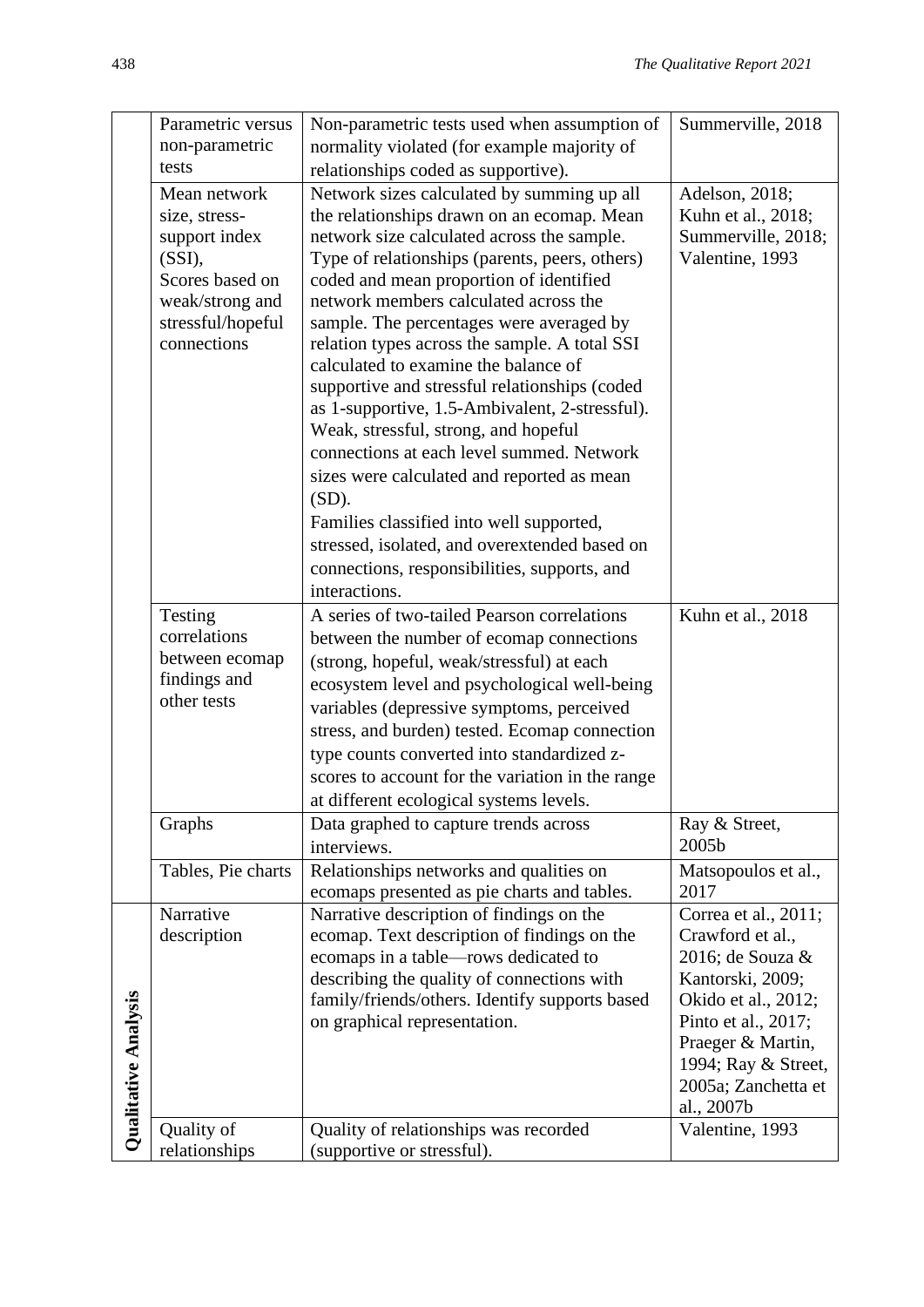| Pattern         | Ecomaps allowed researchers to view          | Simpson $&$      |
|-----------------|----------------------------------------------|------------------|
| Recognition     | consistent patterns within families and      | Lawrence-Webb,   |
|                 | communities.                                 | 2009             |
| Incorporating   | Data on ecomaps were incorporated into       | Nishimoto $\&$   |
| findings into   | relevant themes during analysis. Helped      | Duarte, 2014;    |
| themes obtained | inform themes. Ecomaps were read by probing  | Woodgate et al., |
| from interview  | the context through the accounts provided in | 2016             |
| data            | interviews.                                  |                  |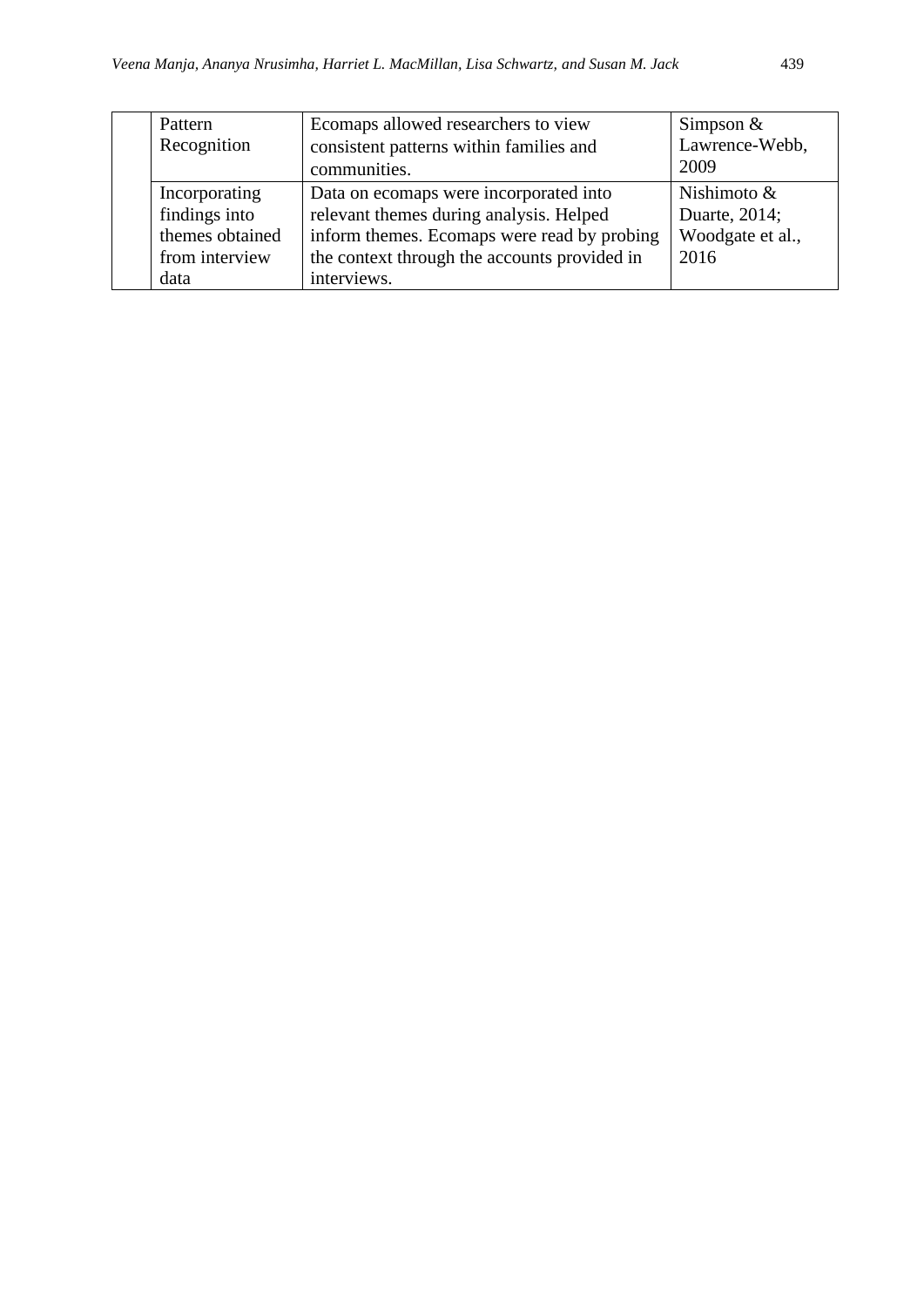| <b>Modification</b><br>Description                                                                                                            | References      |
|-----------------------------------------------------------------------------------------------------------------------------------------------|-----------------|
| Sequential<br>Useful when the interconnected networks of stressors,                                                                           | Mattaini, 1995; |
| supports, resources, and issues are complicated, and a<br>ecomaps                                                                             | McCormick et    |
| single map cannot capture all the important data.                                                                                             | al., 2008       |
| Circle of<br>A type of network mapping. Concentric circles represent                                                                          | Early et al.,   |
| layers of support. The innermost circle is occupied by the<br>Care Ecomap                                                                     | 2000            |
| patient, followed by the chosen caregiver in the next circle.                                                                                 |                 |
| Next is the intimate circle consisting of individuals                                                                                         |                 |
| connected by familial or informal ties who are close and                                                                                      |                 |
| support the caregiver. The network circles become less                                                                                        |                 |
| intimate and more distant from the inside out. The intimate                                                                                   |                 |
| circle is followed by the kinship circle which includes                                                                                       |                 |
| extended family, neighbors, and friends. The final circle                                                                                     |                 |
| includes formal, organized caring systems connected to the                                                                                    |                 |
| patient. The authors classified patients based on the density                                                                                 |                 |
| of natural networks and suggest that this may help with                                                                                       |                 |
| allocation of resources to those most in need of formal                                                                                       |                 |
| support.                                                                                                                                      | Olsen et al.,   |
| Blending<br>A tool that blends the three pictorial representations of<br>family history and social connections will enhance the<br>pedigrees, | 2004            |
| ability to visualize inheritance patterns and health risks and<br>genograms,                                                                  |                 |
| to design interventions to health and enhance personal and<br>& ecomaps                                                                       |                 |
| ecological resources.                                                                                                                         |                 |
| Focus on participant's current spiritual relationships (god or<br>Spiritual                                                                   | Hodge, 2005     |
| transcendence, faith, communities, rituals).<br>ecomaps                                                                                       |                 |
| Colored Eco-<br>Based on social exchange and resource theories. Provides a                                                                    | Peters et al.,  |
| simple concise, visual representation of social interaction<br>Genetic                                                                        | 2004, 2006      |
| domains of information, services, and emotional support.<br>Relationship                                                                      |                 |
| Tool for presenting information about family and non-kin<br>Map                                                                               |                 |
| (CEGRM)<br>relationships.                                                                                                                     |                 |
| Combining family financial information with genograms<br>Family                                                                               | Rickert &       |
| and ecomaps to produce a 1-page succinct diagram of<br>support                                                                                | Rettig, 2006    |
| complex family environment information with clarity.<br>ecomaps                                                                               |                 |
| Systematic method for compiling information.                                                                                                  |                 |
| Ability to present a large amount of information in a                                                                                         |                 |
| visually organized manner.                                                                                                                    |                 |
| Diversity within and across family systems could be                                                                                           |                 |
| revealed.                                                                                                                                     |                 |
| Construct ecomaps to portray historical view, present state<br>Planning tool                                                                  | Richardson &    |
| and future aspirations about social supports and                                                                                              | Derezotes, 2010 |
| connections between various stakeholders in the                                                                                               |                 |
| community,                                                                                                                                    |                 |
| Study over 10 sessions, Session 4 included activities around<br>Separate                                                                      | Nastasi et al., |
| environmental stressors (study of experiences after<br>ecomaps for                                                                            | 2011            |
| school,<br>Tsunami in Sri Lanka) and an environment ecomap,                                                                                   |                 |
| sessions 6, 7, and 8 included creating school, family, and<br>family, peers,<br>environment                                                   |                 |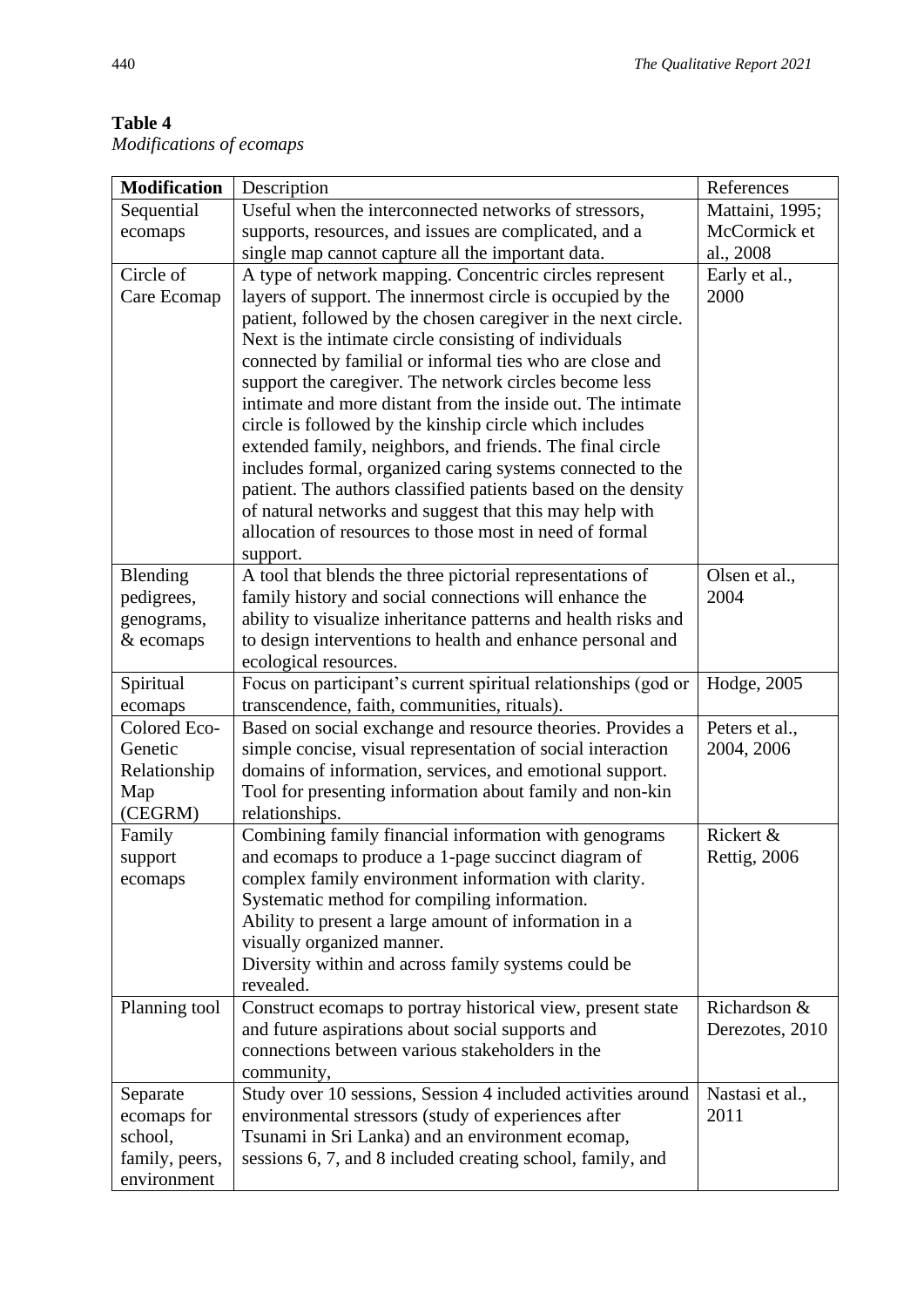|                                                                    | friend-peer ecomaps and session 9-10 included developing<br>a summary "life ecomap."                                                                                                                                                                                                                                                                                                                                                                |                               |
|--------------------------------------------------------------------|-----------------------------------------------------------------------------------------------------------------------------------------------------------------------------------------------------------------------------------------------------------------------------------------------------------------------------------------------------------------------------------------------------------------------------------------------------|-------------------------------|
| Virtual<br>ecomap                                                  | Parallels the ecomap of the real world with important<br>domains of their social environment.                                                                                                                                                                                                                                                                                                                                                       | Gustavsson $&$<br>MacEachron, |
|                                                                    | Provides a visual representation of the client's interaction<br>with the internet. A more complete picture of struggles and<br>strengths.                                                                                                                                                                                                                                                                                                           | 2013                          |
| RC Ecomap                                                          | Based on Relational Competence Theory.                                                                                                                                                                                                                                                                                                                                                                                                              | Colesso, 2011                 |
| Ecogram                                                            | Emerged during nursing interviews regarding the use of<br>ecomaps and genograms, used in combination to "cuts<br>through the chase - have something concrete."                                                                                                                                                                                                                                                                                      | Yarwood et al.,<br>2016       |
| App for<br>ecomap                                                  | Project to develop an application for creating ecomaps<br>using touch screen with tangible objects, to test its usability<br>and psychometric properties.                                                                                                                                                                                                                                                                                           | Heller et al.,<br>2016        |
| E-SNAP<br>Electronic<br>social<br>network<br>assessment<br>program | Conceptual model based on the stress-process model.<br>Visualization can be messy with a traditional ecomap,<br>difficult sometimes to include many resources and no<br>consistent logic as to where different resources are placed.<br>Identified the most logical process to collect and present<br>information in an electronic tool using mental models for<br>information architecture.<br>Makes the process of ecomapping more user friendly. | Reblin et al.,<br>2017, 2018  |